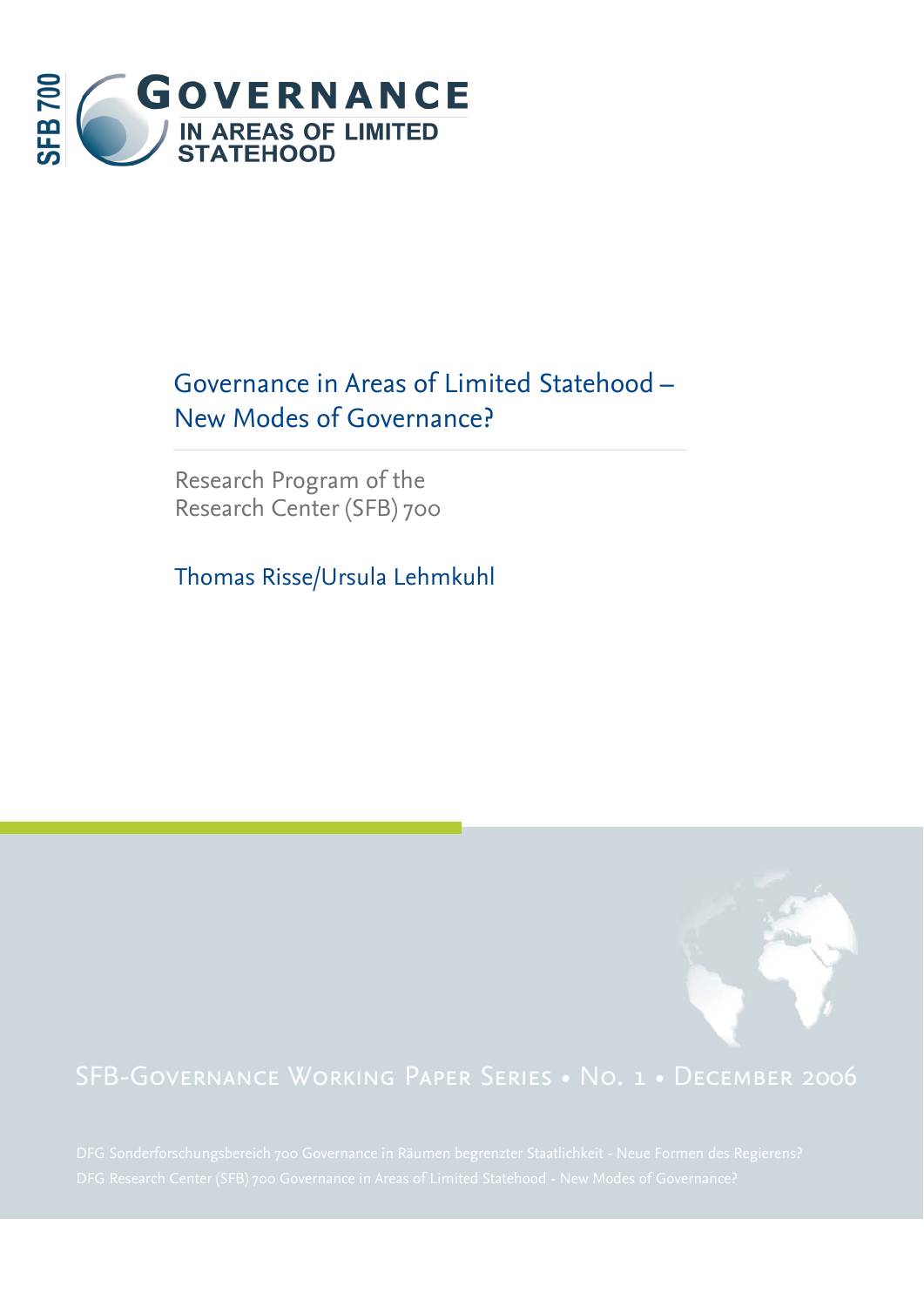

#### **Contents**

| 1. Introduction and Overview                                                      | $\overline{4}$ |
|-----------------------------------------------------------------------------------|----------------|
| 1.1 The Research Question: How Are Areas of Limited Statehood Governed?           | $\overline{4}$ |
| 1.2 The Disciplinary Context of the Research Center (SFB) 700: The Historical and |                |
| <b>International Law Perspectives</b>                                             | 6              |
| 2. Governance and Areas of Limited Statehood                                      | 7              |
| 2.1 Governance                                                                    | 7              |
| 2.2 Areas of Limited Statehood                                                    | 9              |
| 3. Structure and Approach of the Research Center (SFB) 700                        | 13             |
| 3.1 Interdisciplinary Structure: The Disciplines Involved                         | 13             |
| 3.2 Project Areas and Branch Projects of the Research Center (SFB) 700            | 14             |
| 3.3 The Long-Term Perspective for the Research Center (SFB) 700                   | 16             |
| Bibliography                                                                      | 18             |
|                                                                                   |                |

Risse, Thomas/Lehmkuhl, Ursula 2006: Governance in Areas of Limited Statehood. New Modes of Governance? Research Program of the Research Center (SFB) 700, SFB-Governance Working Paper Series, No. 1, Research Center (SFB) 700, Berlin, December 2006.

ISSN 1863-6896 (Print) ISSN 1864-1024 (Internet)

This publication has been funded by the German Research Foundation (DFG).

DFG Research Center (SFB) 700 Freie Universität Berlin Alfried-Krupp-Haus Berlin Binger Straße 40 D-14197 Berlin Germany Phone: +49-30-838 58502 Fax: +49-30-838 58540 E-mail: sfb700@zedat.fu-berlin.de Web: www.sfb-governance.de





This publication can be downloaded from our website www. sfb-governance.de/en/publikationen or ordered as printed version by e-mail from sfb700@zedat.fu-berlin.de.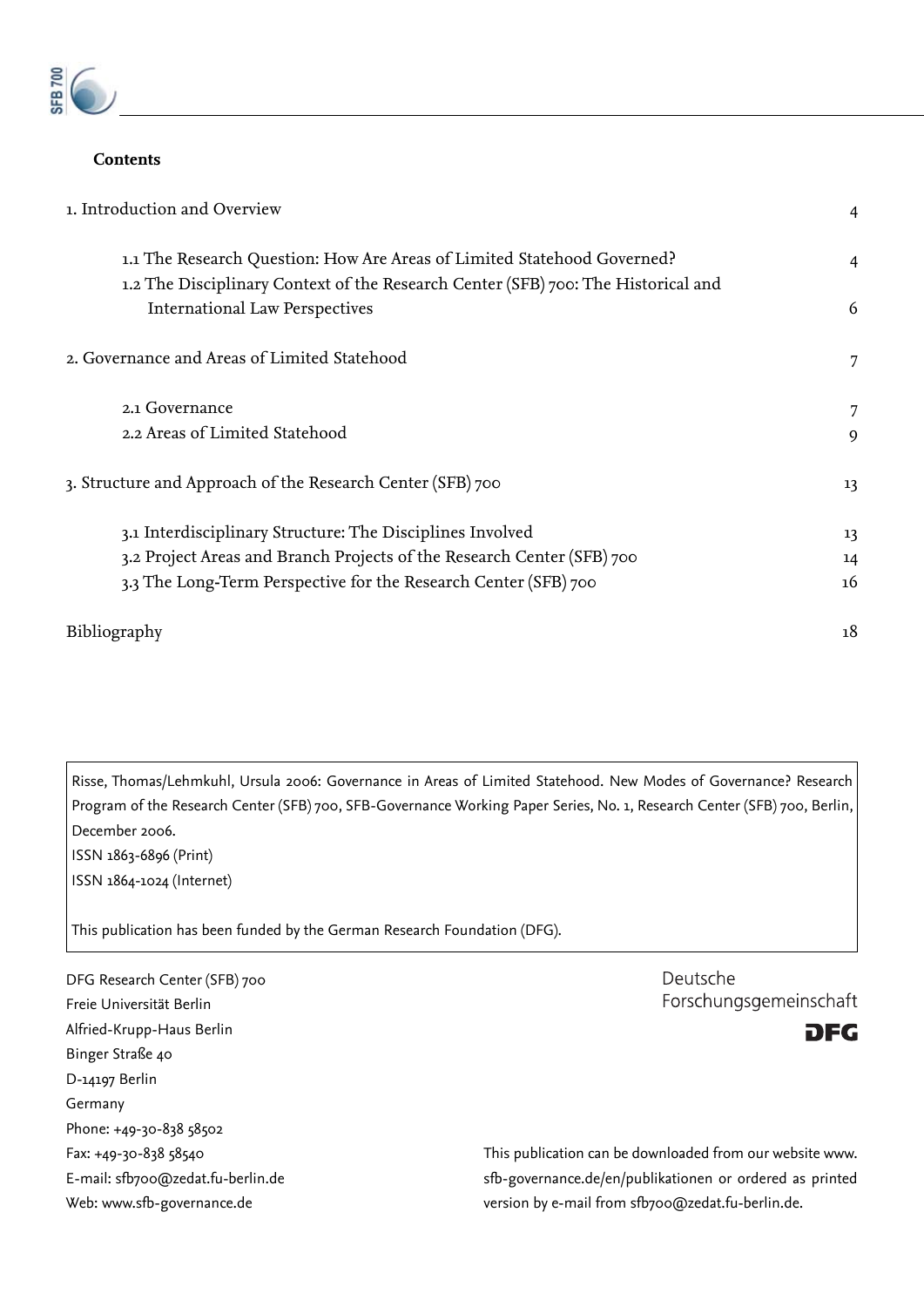# **Governance in Areas of Limited Statehood: New Modes of Governance? The Research Program of the Research Center (SFB) 700**

*Thomas Risse/Ursula Lehmkuhl*

#### **Abstract**

The governance problematique constitutes a central research focus in contemporary social sciences. Yet, the debate remains centered on an "ideal type" of the modern nation-state – with full sovereignty and a legitimate monopoly over the use of force. From a global as well as a historical perspective, however, the Western modern nation-state is an exception rather than the rule. Outside the developed world, we find areas of "limited statehood", from developing and transition countries to "failing" and "failed states" in today's conflict zones and – historically – in colonial societies. Our Research Center focuses on these areas of limited statehood which lack the capacity to implement and enforce central decisions or even lack the monopoly over the means of violence. We ask: How can effective and legitimate governance be sustained in areas of limited statehood? Which problems emerge under these conditions? We assume that "multi-level governance" is the rule in areas of limited statehood, linking the local with the national, regional, and global levels. We also assume that governance in areas of limited statehood involves a variety of public and private actors, such as states, international organizations, firms, and civil society. Governance entails negotiations, bargaining, and arguing among these actors rather than hierarchical "command and control".

#### **Zusammenfassung**

*Governance* ist zu einem zentralen Thema sozialwissenschaftlicher Forschung geworden. Dabei besteht Übereinstimmung, dass politische Gemeinwesen bestimmte Leistungen in den Bereichen Herrschaft, Sicherheit und Wohlfahrt erbringen sollen. In den Debatten wird aber oft "effektive Gebietsherrschaft" als Kernelement moderner Staatlichkeit stillschweigend vorausgesetzt, und die Forschung konzentriert sich auf die OECD-Welt. In globaler sowie historischer Perspektive sind autoritative Entscheidungskompetenz und Gewaltmonopol des Staates jedoch die Ausnahme, nicht die Regel. Ein Blick auf die Länder des Südens, "zerfallen(d)e Staaten" in den Krisenregionen der Welt oder ehemalige Kolonien bestätigt dies. Hier wird politisch gesteuert, ohne dass die vielfältigen Verfahren demokratischer und rechtsstaatlich organisierter Wohlfahrtsstaaten verfügbar wären. Der SFB 700 fragt daher nach den Bedingungen von *Governance* in diesen Räumen begrenzter Staatlichkeit: Wie und unter welchen Bedingungen werden *Governance*-Leistungen in den Bereichen Herrschaft, Sicherheit und Wohlfahrt in Räumen begrenzter Staatlichkeit erbracht, und welche Probleme entstehen dabei? Die SFB-Teilprojekte untersuchen, wie dort regiert wird und welche Probleme dabei entstehen. Dabei gehen wir davon aus, dass sich in Räumen begrenzter Staatlichkeit "neue" Formen des Regierens herausbilden, die vorwiegend "weiche" Steuerungsformen nutzen, auf vielfältigen Kooperationsformen zwischen staatlichen und nicht-staatlichen Akteuren basieren und durch eine Verschränkung von globalen, nationalen und lokalen Ebenen charakterisiert sind.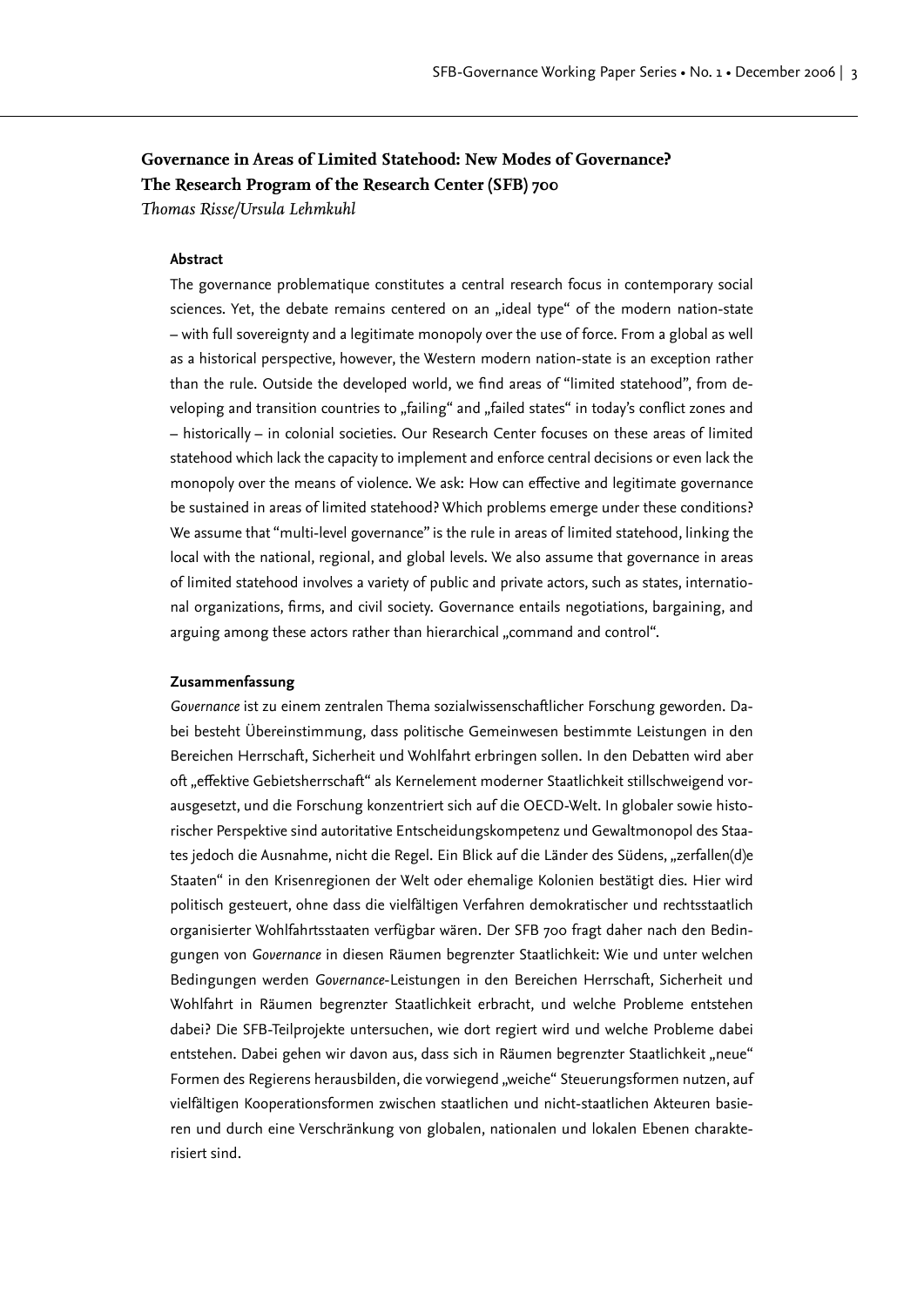#### **1. Introduction and Overview**

The central deficit of the governance discourse amongst social scientists is that the concepts that form the basis of this discourse emerged against the background of experience of governance in modern and highly developed democratic nation-states in the OECD world. When attempting to apply knowledge gained from this discourse to historical or contemporary areas of limited statehood, serious empirical and conceptional problems arise. The inapplicability of one of the key terms of social sciences to two thirds of the states in this world, however, creates not only theoretical, but also eminently political and practical problems. Within the framework of a theory of governance in areas of limited statehood, the governance models currently being discussed, as well as their basic assumptions and evaluation criteria, must therefore be assessed in terms of their applicability in political areas outside of the OECD world. The Research Center (SFB) 700 "Governance in Areas of Limited Statehood: New Modes of Governance?" plans to carry out this assessment.

#### **1.1 The Research Question: How Are Areas of Limited Statehood Governed?**

At the start of the 21st century it is becoming increasingly clear that conventional modes of steering the nation-state and of international regulation are not living up to global challenges such as environmental problems, humanitarian catastrophes and new security threats. This is one of the reasons why **governance** has become a central topic of research within the social sciences. By governance, we mean (following the discussion within the social sciences) the various collective modes of regulating social matters (as in Kohler-Koch 1998a and Mayntz 2004: 66). There is wide agreement that governance is supposed to achieve certain standards in the areas of political authority and rule making, security as well as welfare and environment. However, alongside its normative quality, the term governance also has an analytical quality – from an analytical viewpoint, the Research Center will investigate the actors, modes and goals of governance in areas of limited statehood.

The governance debate has until now concentrated on modern nation-states in the OECD world. Key elements of modern statehood - namely "effective territorial sovereignty" in the sense of a legitimate monopoly on the use of force and the fundamental ability to authoritatively enforce political decisions – have been seen as necessary preconditions for governance. Looking at the two thirds of states outside the area of the developed OECD world, however, and considering historical areas of limited statehood – the Research Center concentrates here on colonies – one can see that in most cases governance standards are achieved in conditions under which effective territorial sovereignty, a state monopoly on the use of force and authoritative decision-making competence on the side of the state are either non-existent or only partially existent (see illustration 1). The (nation-) state's monopoly on the use of force and its ability to enforce political decisions therefore represent the exception rather than the rule in terms of both history and space. The governance discussion has to address these empirical findings.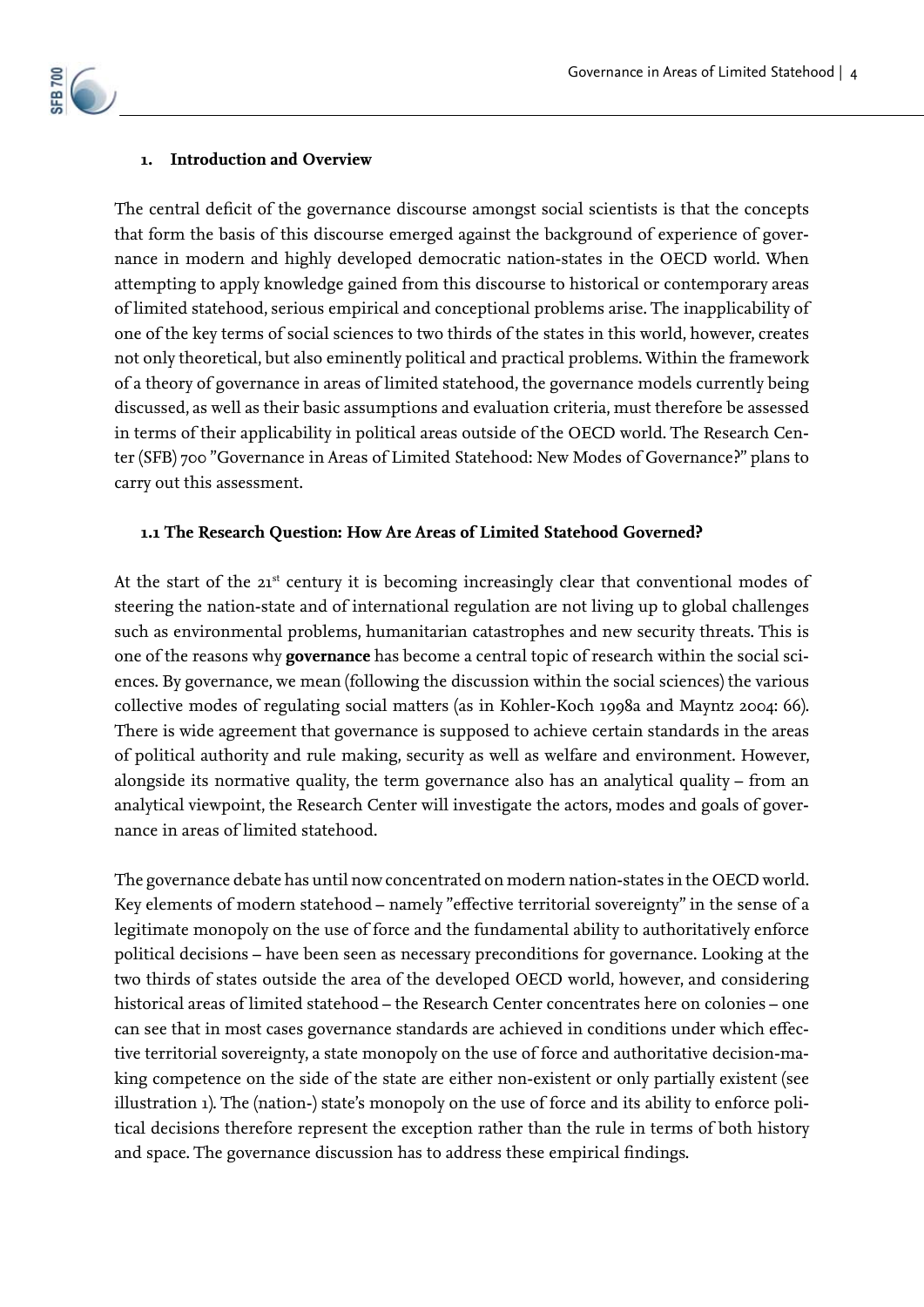According to our understanding, the term "**areas of limited statehood**" covers "failed/failing states" in the crisis regions of the world, "weak states" in developing and transition societies and many of the so-called "newly industrializing countries" (NICs) if they are not able to effectively enforce a monopoly on the use of force and implement authoritative decisions throughout the state. The term also covers colonial and semi-colonial areas of the  $18<sup>th</sup>$  and  $19<sup>th</sup>$  centuries, in which "modern" statehood was only gradually introduced, and then only incompletely and partly in competition with existing state structures (see illustration 2). Our **initial presumption**  is that there are modes of governance that exist in these areas, and that they consist of non hierarchical or "soft" modes of political steering, that they are based on many different forms of cooperation between state actors and non-state actors, and are characterised by links between global, national and local political levels ("new modes of governance"). As a result of this initial presumption, our research program has arrived at a **lead question**:

How can effective and legitimate governance be sustained in areas of limited stathood? *Which problems emerge under these conditions?*

In order to answer this lead question, 16 individual research projects work on five problem complexes with the following questions of inquiry:

# *(1) Decision-Making and Institutional Forms of Governance*

Which "new" or hybrid modes of governance emerge in areas of limited statehood? How do state and non-state actors cooperate to solve collective action problems and to provide public goods? What new or alternative modes of governance emerge based on "soft" steering through the exchange of resources, learning and persuasion? How can we explain the differences that will be observed?

# *(2) Multi-Level Governance*

How does the linking of international or transnational, national and local levels of politics affect these modes of governance? Under which circumstances are external actors a part of the solution or a part of the problem, and how can this difference be explained?

# *(3) Historical Context and Varieties of Governance*

Which modes of governance dominated in colonial and semi-colonial areas outside Europe? By which alternatives of weak statehood were they accompanied? Did these modes survive the de-colonization and the transition to modern statehood?

# *(4) Theory Building*

When applied to the different areas of limited statehood, are the different concepts of governance theoretically, methodically and empirically suited to to get an analytical grasp of political problem-solving on the one hand, and questions of legitimate governance on the other?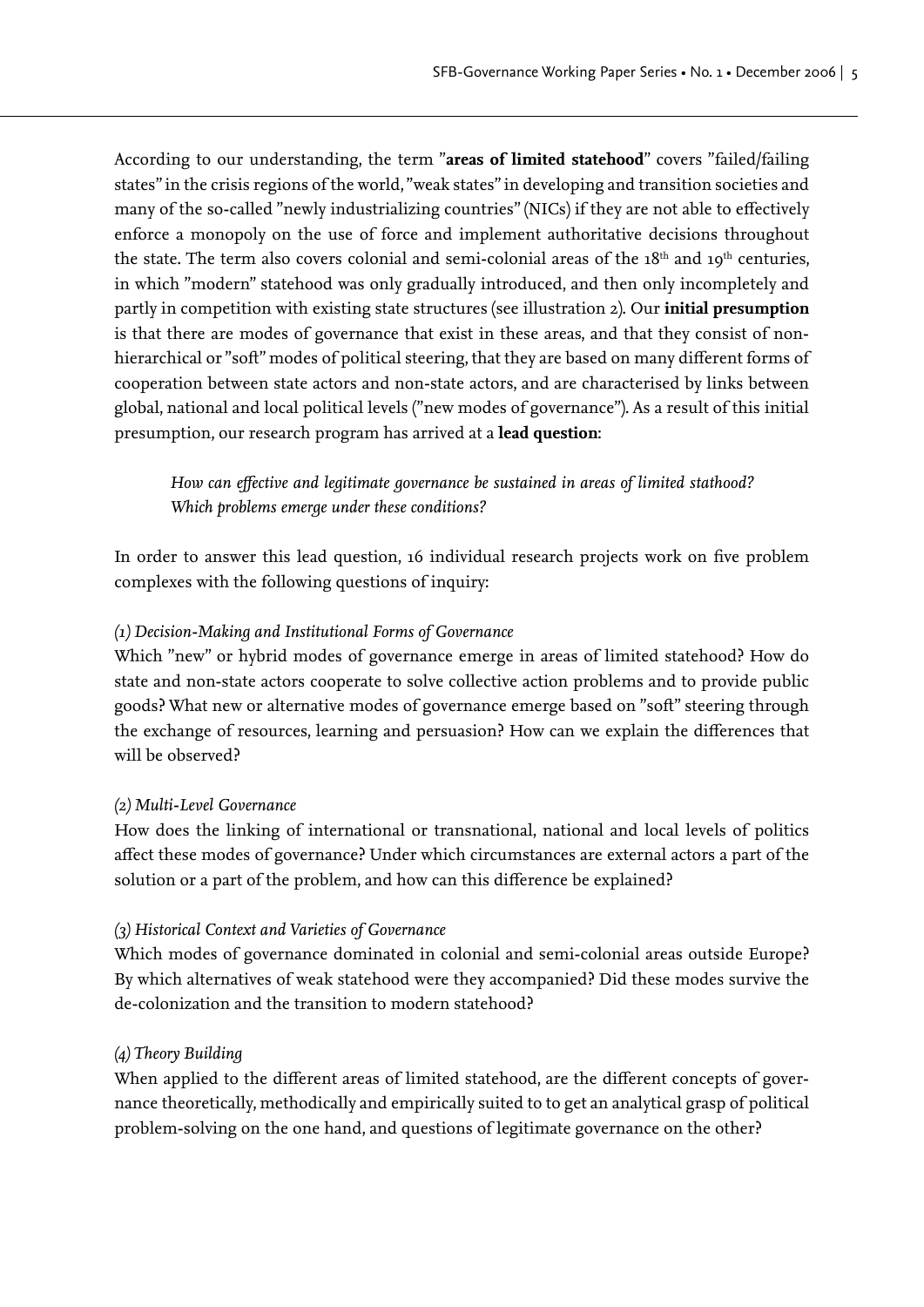

# *(5) "Good Governance"*

How can the governance standards achieved as a result of national and transnational cooperation between public and private actors in areas of limited statehood be normatively assessed? Under conditions of limited statehood, how can "good" - that is to say effective and legitimate – governance be achieved? And under which circumstances do "new" modes of governance lead to "bad governance"?

# **1.2 The Disciplinary Context of the Research Center (SFB) 700: The Historical and International Law Perspectives**

Reverting to debates within history and international law will help to give a more precise and discriminate outline of the research program.

In order to analyse processes of political steering under colonial and non-colonial conditions (Finzsch 2002; Hannah 2000; Kalpagam 2000, 2001; Scott 1995), **historical studies** often go back to the concept of *gouvernementalité* (Burchell et al. 1991; Foucault 2004; Lemke 1997) as a perspective of governance that is not linked to the state. The concept of *gouvernamentalité* stresses in particular the political impact of normatively and culturally founded modes of conduct, as well as of the self-conduct of individual and collective actors. The concept is also characterised by a high level of sensitivity to semantic and ideological shifts of meaning in the history of terms, and it thus allows for a precise description of historical change in modes of governance. Finally, this concept opens up one's perspective to the interdependence of mentalities/culture and modes of governance practice, and thus at the same time to the micro-techniques of power. If cultural studies can inspire such a widening of the governance concept, they enable the terminology of modern social studies to be historically backed up and defined in such a way as to clearly reach beyond their current theoretical points of reference. The historical analysis of colonial modes of governance is making an important conceptional contribution to the theoretical debate – it does this by critically questioning the implicit assumptions of modern statehood that the governance concept carries with it, by pointing to processes of cultural difference and by helping people to analytically overcome the latent Eurocentrism of the discussion within the social sciences.

The **international law debate** shows that international law on the one hand has become an element of governance via the system of the United Nations because norms of international law can have a decisive influence on the internal order of states; and on the other hand demonstrates that international law itself is experiencing a change in terms of its function and content. Changes occur on the level of the actors, with regard to the subjects and functions of regulation, as well as to the binding power of international law. Nowadays, and as a result of this, not only has the possible influence of international law on a state's internal affairs increased, but also the function, content and conditions of validity of international law are more strongly dependent on the legal and political quality of states. The Research Center is therefore concerned in general with the role and status of international law as a specific element of new governance in areas of limited statehood. There is, however, disagreement as to whether weak states sponsor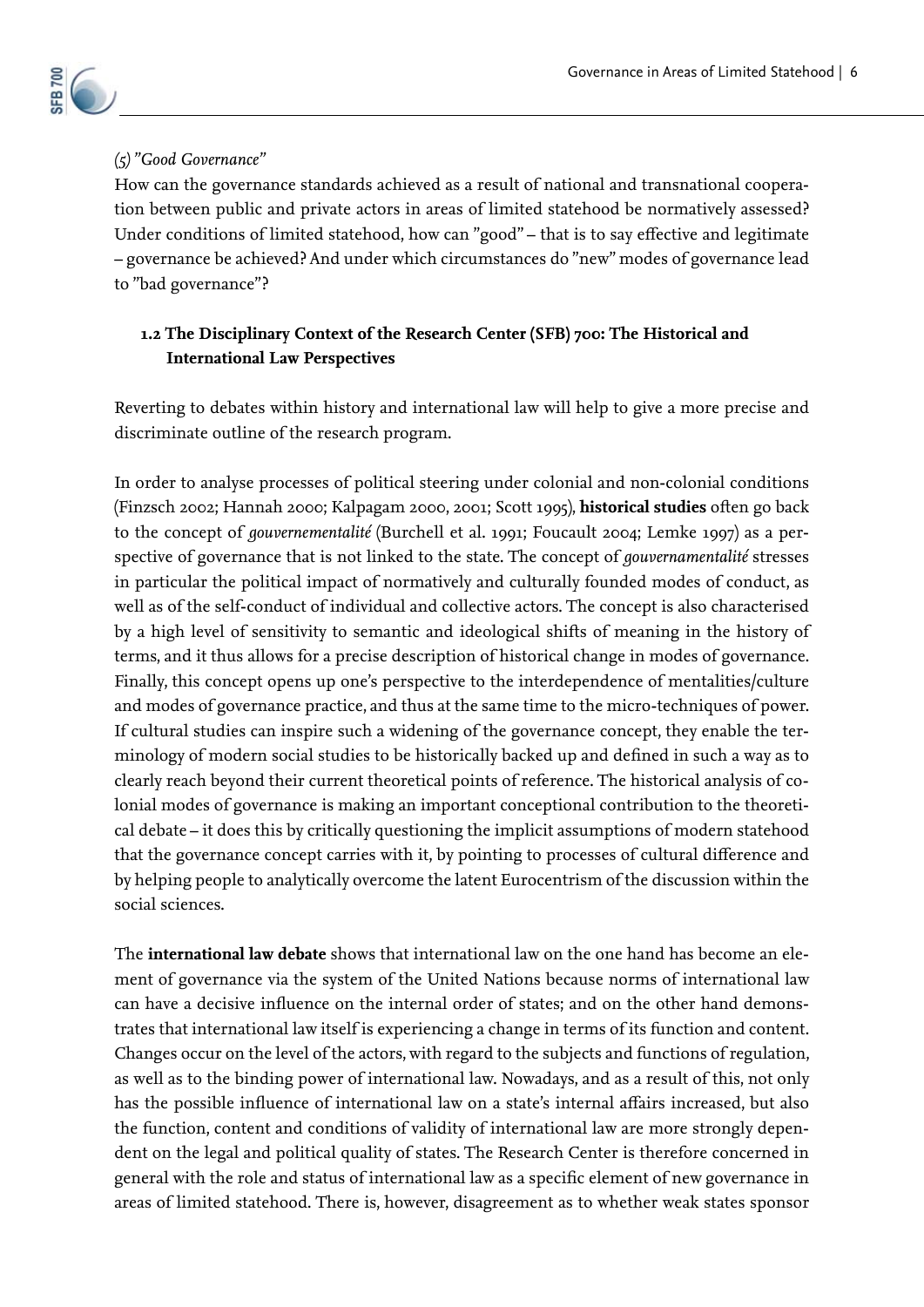private actors in order to achieve more recognition on the international stage, or on the contrary, whether they follow a rigid claim to sovereignty and suppress private actors and thus also tend to suppress the values of civil society.

# **2. Governance and Areas of Limited Statehood**

There are two bodies of research that are especially relevant to the work of the Research Center. Firstly, the comprehensive body of research literature on the governance problematique must be taken into consideration – above all with regard to so-called "new" modes of governance. Secondly, the literature on changing statehood is important because of the areas of investigation.

# **2.1 Governance**

In its general definition, governance refers to all modes of coordinating action in human society. Within the Research Center, this definition will however be limited to politics. Following Renate Mayntz we understand governance to mean "the entirety of all co-existing modes of collectively regulating social matters" (Mayntz 2004: 66). The governance term that we intend to use covers sovereign action on the part of the state ("governance by government"), governance via networks of public and private actors ("governance with government"), as well as regulation by non-state actors or self-regulation by civil society ("governance without government"; cf. Benz 2004a; Czempiel/Rosenau 1992; Zürn 1998). Since politics is understood to be the management of interdependences (Benz 2004b: 17), one's perspective can be directed beyond the concept of the "strong state", which is linked to the steering paradigm.

The Research Center will therefore concentrate on so-called "new" modes of governance (misleading from a historical perspective), which are characterised on the one hand by the systematic involvement of private actors, and by "soft" modes of steering on the other. What is particularly interesting here is the contribution made by these modes of governance to governance in areas of limited statehood where there is a strong demand for governance. Perhaps the most important conceptional innovation of our project is that we plan to assess how applicable the theoretical questions of the modern governance and steering discussion are – a discussion which was developed on the basis of statehood in the OECD world as well as the multi-level problematique – with regard to areas of limited statehood.

Research into "**new modes of governance**" investigates in particular networks and negotiation systems as non-hierarchical and self-regulatory modes of horizontal social coordination and political steering (cf. i.a. Benz 1992, 2004a; Kooiman 1993; Mayntz 1997, 1998, 2002; Mayntz/ Scharpf 1995; Rhodes 1996; Voigt 1995). The emphasis of the Research Center's academic interest lies on the cooperation between state and non-state actors in achieving governance standards in areas of limited statehood. As conventional modes of international cooperation have already been sufficiently investigated, the Research Center will leave this area largely to one side.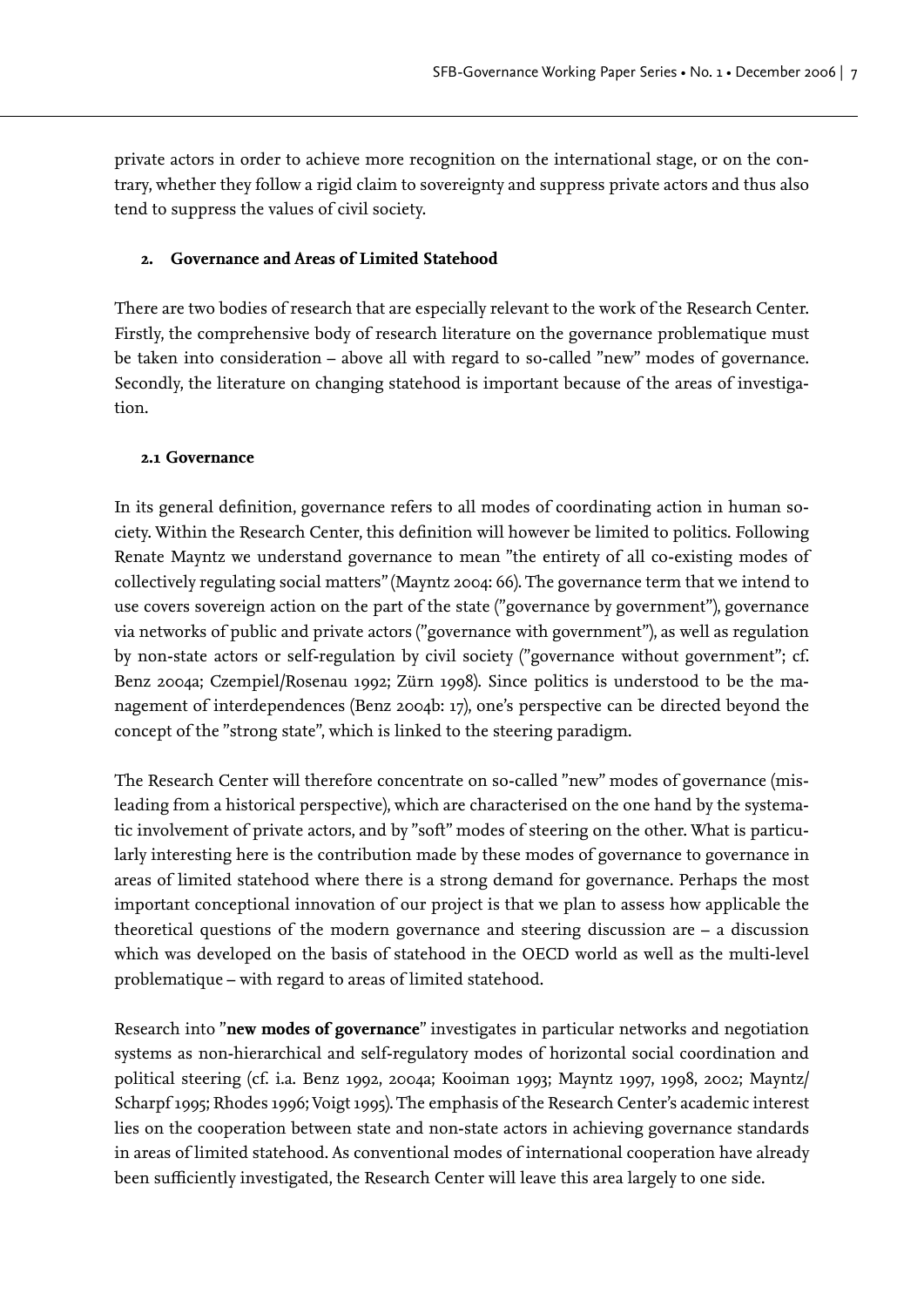

Research has identified two key features of "new" modes of governance. Firstly, non-state actors are directly involved in political steering (for example in the context of Public-Private-Partnerships/PPPs, cf. Rosenau 2000; Börzel/Risse 2005). We are not talking here about simply influencing politics as "lobbying"; rather we are concerned with modes of co-governance or the adoption of government functions by non-state actors. Hybrid forms of politics emerge from this co-governance and private actors become bearers of political authority. There have hardly been any investigations into this kind of "private authority" in areas of limited statehood. An initial question that remains to be answered is thus: To what extent can non-hierarchical modes of governance via public-private cooperation compensate for the lack of capacity on the side of state actors to enforce the law?

Secondly, these "new" modes of governance are characterised by the fact that they are not so much structured in a classic, hierarchical "from the top down" way, rather they occur, above all, via mechanisms of "soft steering". "Soft steering" includes bargaining and steering by manipulating incentive structures – both of which are based on theories of rational choice – as well as non-manipulative processes of communication, persuasion and learning based on the logic of appropriateness and/or agreement reached by reasoned consensus (cf. March/Olsen 1998; Habermas 1981; Risse 2000; Saretzki 1996).

Within the system of "indirect rule" (which was characteristic not only of the British Empire) and self-steering via local actors who were brought into the system of colonial rule, "soft" modes of negotiation played an important role – even though, in the context of "colonial rule," one intuitively thinks of hierarchical, repressive modes of governance in this context. The new modes of governance that the Research Center will be investigating thus differ from conventional modes of political steering, with regard both to the actors involved and the modes of coordinating action.

| <b>Actors involved</b><br>Modes of<br>coordinating action | State actors                                                                                       | State and non-state<br>actors                                                                                  | Non-state actors                                                                                        |
|-----------------------------------------------------------|----------------------------------------------------------------------------------------------------|----------------------------------------------------------------------------------------------------------------|---------------------------------------------------------------------------------------------------------|
| Hierarchical/<br>vertical steering                        | Classic nation-state<br>Supranational institutions/<br>jurisdiction                                | Delegation of public tasks<br>to non-state actors or<br>public contractors                                     | Pre-state associations                                                                                  |
| Non-hierarchical/<br>horizontal steering                  | International cooperation<br>International regimes/<br>organisations<br>International negotiations | Public-private modes<br>of cooperation<br>Partnership projects<br>Indigenous collaboration<br>Colonial regimes | Cooperation between<br>non-state actors<br>Private regimes<br>(religious) networks<br>Colonial agencies |

#### **Illustration 1. Modes of Governance\***

\*Shadowed areas: Modes of governance emphasized within the Research Center's investigations.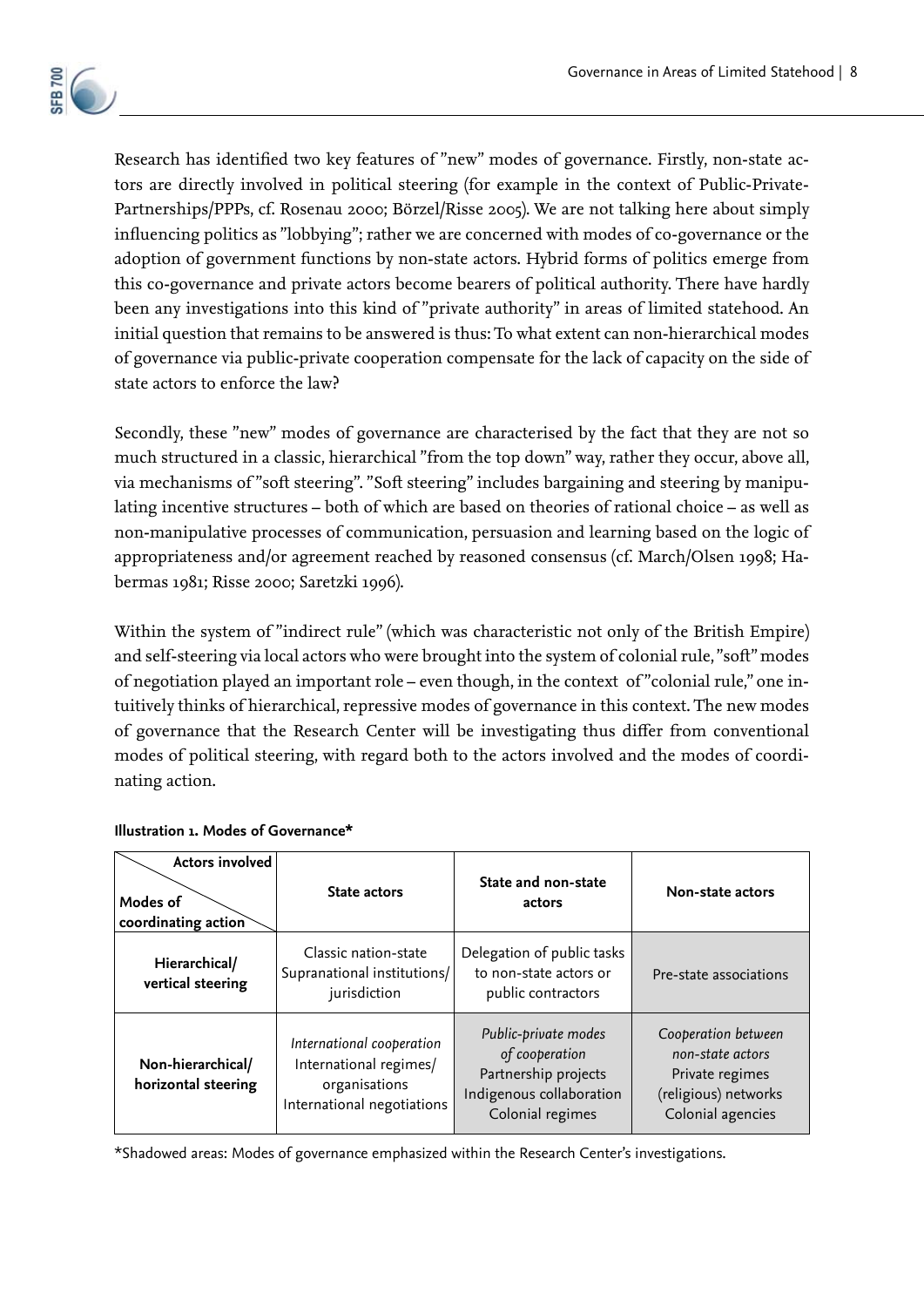It should have become clear by now that the Research Center's central theoretical concern is to reflect upon the question as to which conclusions emerge for the concept of governance when it is used to analyse historical and contemporary areas of limited statehood. From a historical perspective, the question arises as to whether these "new" modes of governance are actually new. By carrying out an empirical analysis of historical forms of interaction between state and non-state actors in colonial areas, one must reflect upon systematic blind spots that the governance concept may have. For example, the clear division between "public" and "private" spheres or between "state" and "non-state" actors – a division used in the governance literature to distinguish between different modes of governance - cannot be upheld. Patrimonial rule, as can be seen in the southern settlement colonies of North America, and the neopatrimonial rule of many African states are both based on hybrid modes of governance (cf. e.g. Tetzlaff et al. 1995), in which clear differentiation with regard to the actor qualities mentioned is not possible. Looking at areas outside the OECD world and at the mechanisms of colonial rule helps us to critically question the often implicitly positive judgement of "new" modes of governance. In this process, the impact of cultural difference is also systematically included.

Furthermore, we will look into which forces can hinder governance or undermine social order. In connection with this, the danger of certain groups in society being excluded from new modes of governance must also be considered. Accordingly, the legitimacy of political authority as well as its ability to solve problems could be undermined. As can be seen from the debate about global governance, quite a wide range of possible consequences of alternative modes of governance are mentioned, but the few empirical studies available hardly allow any clear conclusions. Within the framework of the Research Center and through the variety of inter-linked research projects and the systematic variation of case studies on countries, issue areas, and actors, more extensive and empirically founded knowledge can be gained.

#### **2.2 Areas of Limited Statehood**

Following Max Weber, we define statehood as the central authority structure with a (legitimate) monopoly over the means of violence. Fully functioning states have the ability and the capacity to enforce political decisions (hierarchical steering with authoritative decision-making competence) and thus attain material sovereignty (cf. Krasner 1993: 142f; Grande/Risse 2000: 253ff.; Skalweit 1975; for the more modern discussion cf. Benz 2001, and for the historical perspective Reinhard 2000: 16f, 480; Gerstenberger 1990; Boldt et al. 1990). This understanding of statehood has a significant influence on the varied attempts to typologise areas of limited statehood.

One of the problems of typologies to be found in the social sciences literature, is the fact that they reveal a normative orientation towards OECD statehood and thus a certain Eurocentrism that goes hand in hand with this, at least implicitly. The benchmark is the democratic interventionist state under the rule of law (cf. the terminology of the Bremen Research Center (SFB) 597 "Transformation of Statehood", cf. Leibfried/Zürn 2006). It is equally problematic measuring degrees of statehood by the state's provision of governance in various policy areas, because that which is to be investigated is already contained in this definition of governance. To avoid that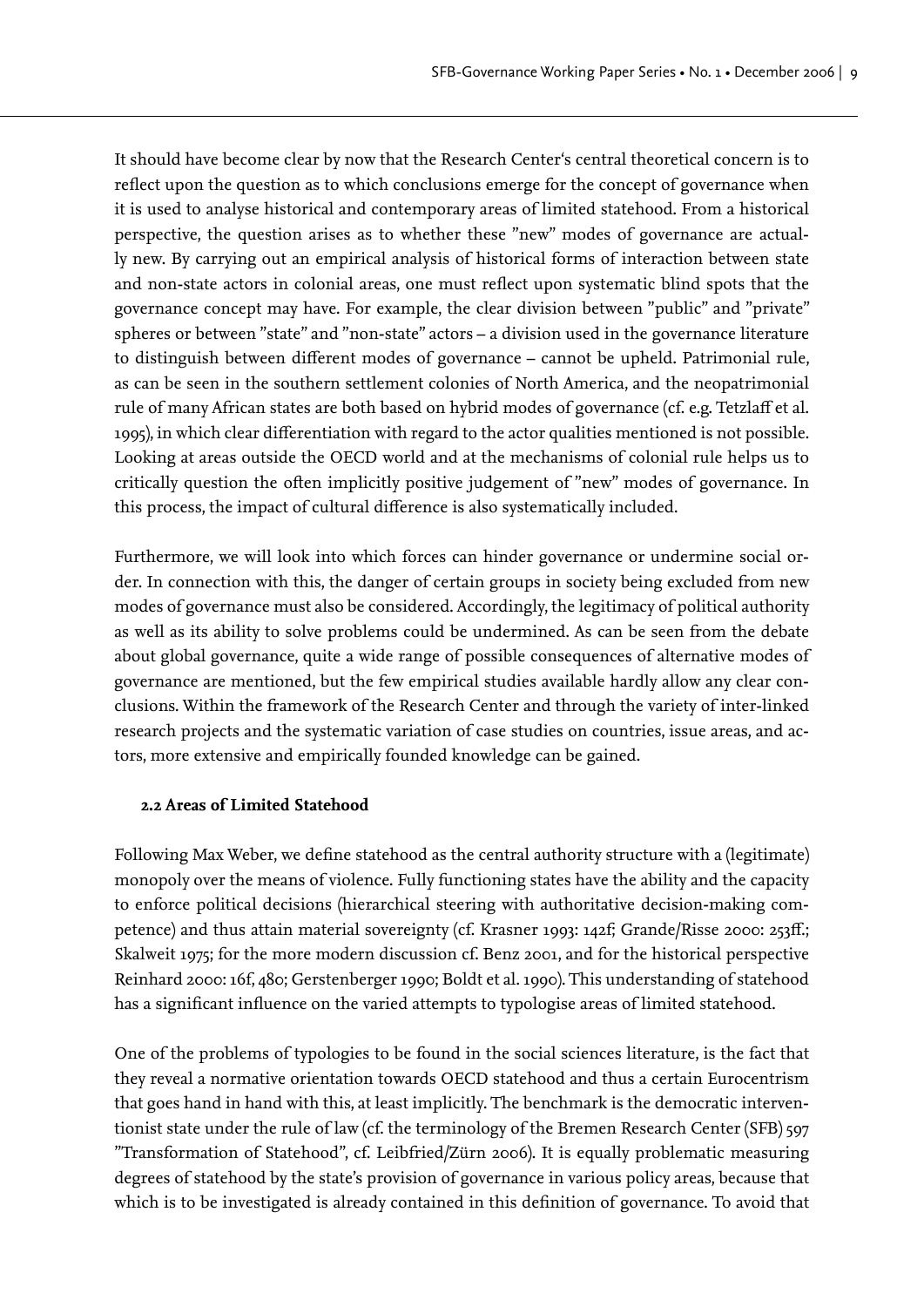

research questions turn into definitional issues we deliberately opt for a narrow definition of statehood. Limited statehood then refers to deficits with regard to what is generally described as effective sovereignty – namely the state monopoly on the use of force and the ability of states to enforce political decisions. We regard these as elementary core functions of statehood. Only once this differentiation between core functions and governance standards has been made can research begin to look at the modes of achieving these standards and at the actors involved. Thus the question arises as to which fundamental state functions must be in place to achieve governance in the areas of political authority and rule making, security as well as welfare and environment. How dense and how long does the "shadow of hierarchy" (cf. Scharpf 1993) have to be and by whom is it cast in the areas investigated by the Research Center?

|                                                                    | Monopoly on use of force and<br>ability to enforce decisions                                                                          | Countries or areas investigated<br>by Research Center (SFB) 700                                                                     |
|--------------------------------------------------------------------|---------------------------------------------------------------------------------------------------------------------------------------|-------------------------------------------------------------------------------------------------------------------------------------|
| "Failing" or "failed" states                                       | missing                                                                                                                               | Afghanistan<br>Columbia<br>Congo<br>Nigeria<br>Tajikistan                                                                           |
| "Weak" states in transition coun-<br>tries or developing societies | Serious deficits                                                                                                                      | Argentina<br>Armenia<br>Azerbaijan<br>Georgia<br>India<br>Indonesia<br>Mexico<br>Pakistan                                           |
| "Newly" industrializing countries                                  | Deficits in local areas and/or<br>in certain policy areas                                                                             | <b>Brazil</b><br>China<br>South Africa<br>South Korea                                                                               |
| Colonial and semi-colonial areas                                   | Varying degrees of deficits in<br>colonial governments' ability to<br>enforce decisions in local areas<br>and/or certain policy areas | British colonies in North America<br>French colonies in North America<br>German colonies<br>Japanese colonies<br>19th century China |

| Illustration 2: Areas of Limited Statehood Investigated by the Research Center (SFB) 700 |  |
|------------------------------------------------------------------------------------------|--|
|------------------------------------------------------------------------------------------|--|

In order to further characterise areas of limited statehood for the Research Center's research program we refer, above all, to the social sciences research literature on (1) failing or failed states, as well as (2) transition countries or developing countries, but also to (3) historical works on the history of colonialism. The literature on (4) external actors and global governance is also relevant for us.

# *(1) Research into Failing or Failed states*

For the purpose of our conceptionalisation, "failing" or "failed" states have neither a functioning monopoly on the use of force nor the ability to enforce laws (Carment 2003; Rotberg 2003b,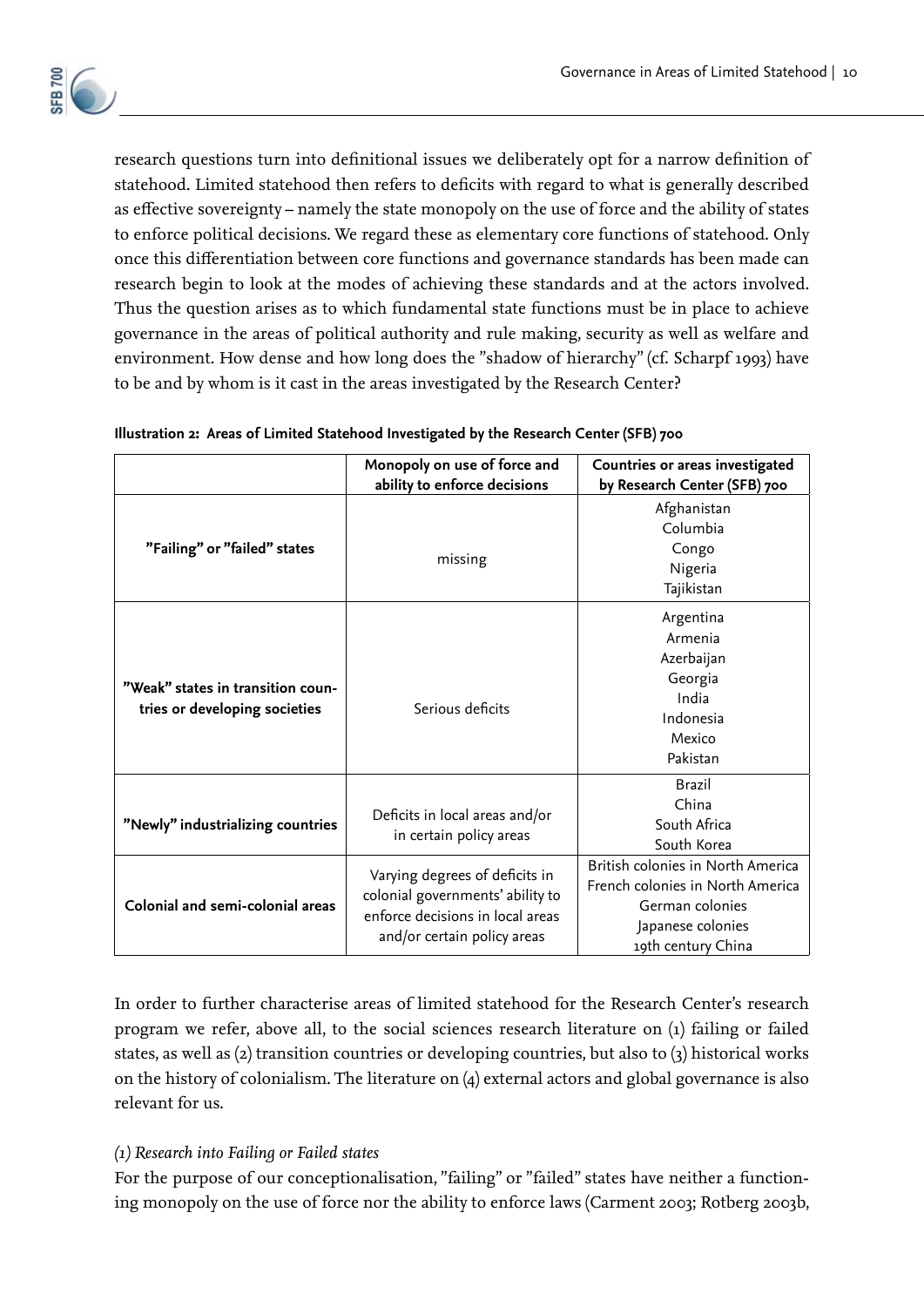2004b; Milliken/Krause 2002; Krasner 2002; Schneckener 2004b; Zürcher 2003). One must, however, make the critical point that in many cases of state collapse it is not anarchy and violence that take over, rather hybrid modes of governance emerge. The classic term "sovereign statehood" is inadequate in these instances.

Many studies of failing or failed states as well as the policy programs to establish "good governance" by international organisations often assume that the main problem is how to (re-)establish classic statehood with the conventional instruments of a state monopoly on the use of force and effective law enforcement. In contrast to this, our research projects deliberately leave open the normative question as to which is the most appropriate path of development for countries with limited statehood. What is more important is to analyse the (dys-)functionality of existing state (dis-)order in these areas and to investigate whether and to what extent "new" modes of governance can supplement or complement classic state functions.

#### *(2) Research into Transition and Developing Countries*

In view of the many different transition and developing societies in the so-called third world, we will concentrate on both "weak states" as well as "newly industrializing countries". We can see, for example, in Latin American transition countries (including Argentina, Brazil, Chile, Mexico), that in many areas the state is not the only actor that uses force, and that it is met with a wide-spread sense of mistrust in society against the background of its long tradition of brutal force (state terrorism), authoritarian rule, and its ongoing failure to maintain public security.

Another aspect that is relevant to our question is transition research. Initially it was the transition to democratic political regimes that was at the centre of academic investigations (O'Donnell et al. 1986). In view of the failures of markets and states and the shortfalls of many new democracies (Merkel 1999; Merkel/Croissant 2000; Bendel et al. 2002, 2003; Schubert/Tetzlaff 1998), there have been attempts, since the beginning of the 1990s, to rediscover and redefine the state (cf. Braig 2000; Messner 1998; Hakimian/Moshaver 2001; Zoubir 1999).

Within research into developing countries there is also more and more discussion of positive role allocation for state and administration in the development process, as well as of new options for the improvement of governance ("good governance"; cf. Evans et al. 1985 and Killick 1989; cf. also Betz 2003; Deutsches Übersee-Institut 2004). A perfect example of this discussion can be seen within the World Bank, and the discussion continues with different emphases in other international organisations. The key issue is the re-definition of governance tasks - state aparatuses are being more strongly orientated towards core tasks and they are being decentralised; ineffective or inefficient state enterprises are being rationalised or privatised; and "new" modes of governance are emerging at local levels (cf. Minogue/McCourt 2001).

#### *(3) On the History of Colonialism*

More modern research literature on colonial areas concentrates in particular on modes of colonial rule (Russell-Wood 1999, 2000). "Indirect rule" - a phenomenon which is important to our question – remains a central subject of research (cf. Copland 1982, 2005; Fisher 1991). As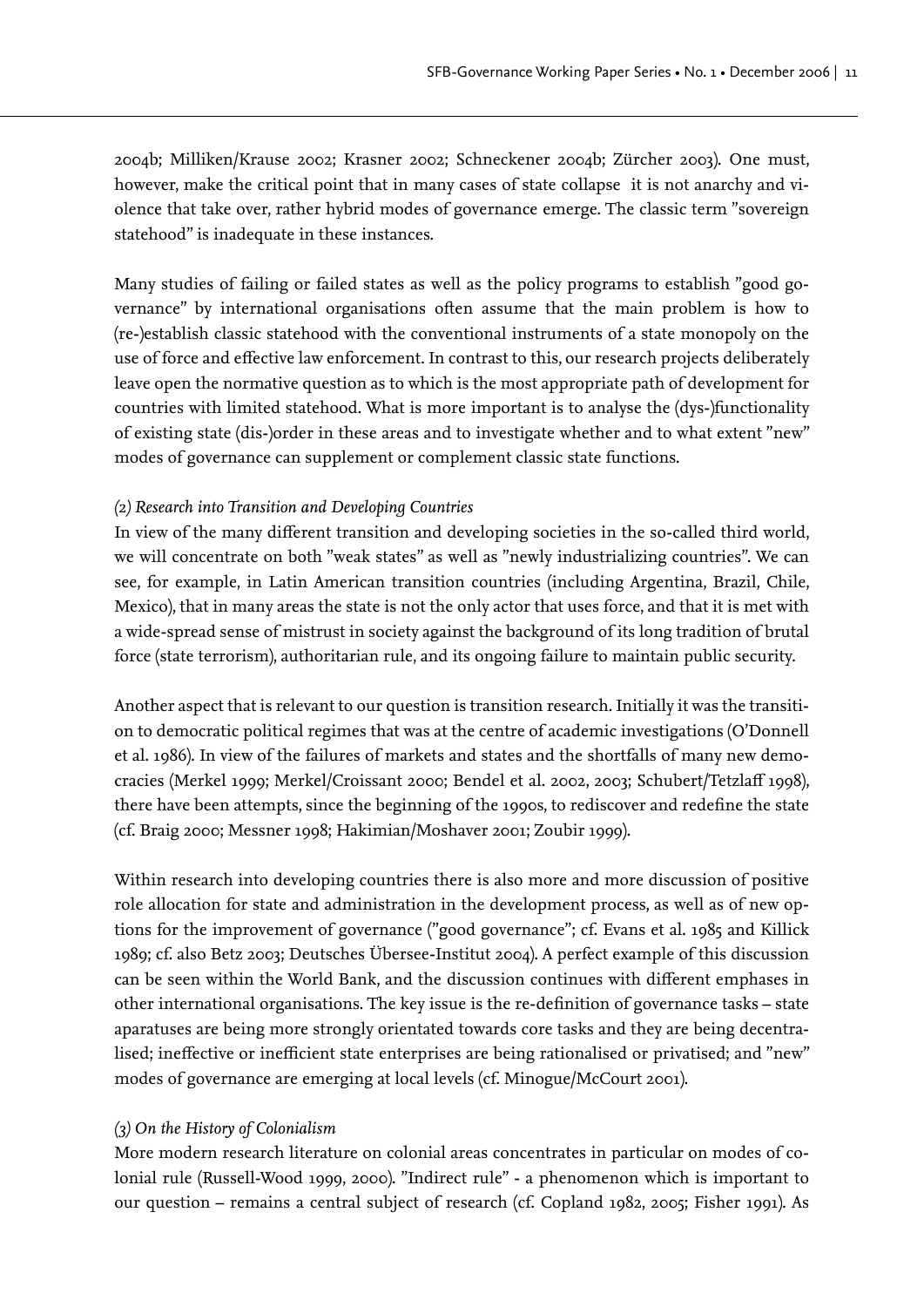

historical variants of "new" modes of governance in areas of limited statehood, colonial areas are of relevance to our project in two ways. Firstly, colonial and semi-colonial areas can be understood as laboratories for the European modern age (Cooper/Stoler 1997: 5). Colonialism contributed to the universalisation of the European concept of state by making more or less successful attempts to establish a "state monopoly on the use of force" and "law enforcement capability" in colonised areas. Secondly, (European) colonial rule came across indigenous systems of rule which can partly be described as allegiance relationships, and which partly had established public-private forms of cooperation at a local level as integral elements of the system of rule into which European actors were also partially integrated. This collision of such different modes of goverrnance created hybrid modes of governance which were characterised, amongst other things, by the "soft" modes of steering that are of interest to us (Russell-Wood 1999, 2000).

Other studies on colonialism stress the very important role played in particular by the cultural dimension of colonial experience. Studies that refer to the cultural turn or stem from the field of post-colonial studies within historical research are however subject to frequent criticism for neglecting or systematically ignoring "authority" and "power" as central factors of social and political structuring. The analysis of hybrid modes of governance in colonial contexts removes this blind spot of new cultural history. The extension of political historical questions into the area of cultural history also contributes in a conceptional way to the discussion of a "new history of politics" (leading the way in the German discussion is above all the Research Center (SFB) 584 "Politics as an Area of Communication in History" in Bielefeld; cf. also Frevert/Haupt 2005).

# *(4) External Actors and Global Governance*

Between the developing and transition countries, failing and failed states as well as (semi-)colonial societies on the one hand, and the international system on the other, there are systematic relations which, despite our concentration on areas of limited statehood, must not be left unmentioned. For example, external actors – foreign governments, international organisations, multinational companies, INGOs and others – are relevant "players" in governance in areas of limited statehood. After all, one must not neglect the fact that there are certain powers that can hinder governance or undermine social order, especially in the areas of limited statehood that we will be investigating. One must also ask which social groups will be able to make use of public goods and which will be systematically deprived of them. Alternative modes of governance may have the aim of increasing the legitimacy of political rule and its ability to solve problems - but it can actually undermine them, too (Koehler/Zürcher 2003; Reno 2000a, b). This range of potential effects is also reflected in the literature on global governance - whilst some tend towards very optimistic assessments (cf. e.g. Commission on Global Governance 1995; Reinicke 1998; Reinicke/Deng 2000; Messner 1996; Messner/Nuscheler 2000), others reach quite sceptical judgements (Altvater/Mahnkopf 2002; Brand et al. 2000; Brand 2001). However, the few empirical studies currently available hardly allow for any clear conclusions (cf. e.g. Biersteker 2002; Hall/Biersteker 2002; Cutler et al. 1999; Cutler 2003).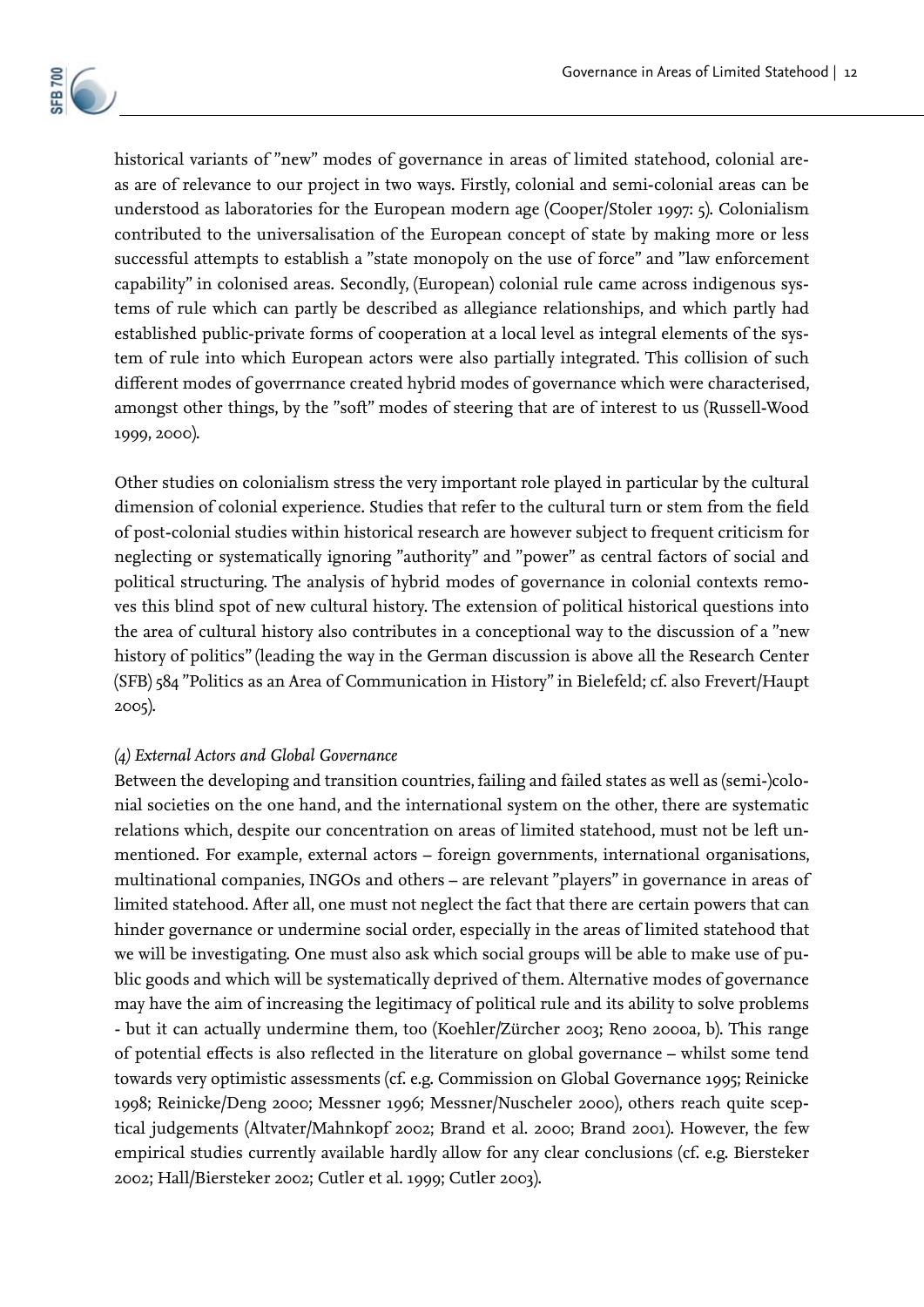#### **3. Structure and Approach of the Research Center (SFB) 700**

#### **3.1 Interdisciplinary Structure: The Disciplines Involved**

The central question of the Research Center follows the social sciences debate about the governance concept. Whilst a special role is accorded to political science, which dominates more than half of the individual research projects, the legal and historical dimensions can only be dealt with thanks to the systematic involvement of historians and legal scholars.

#### *(1) The Legal Dimension*

Even in the transnational, national and local areas we are investigating, political rule and the achievement of governance standards occur essentially by way of legal regulations. Even in the lawless areas of failing or failed states, governance can possibly succeed only if a minimum level of legal security can be maintained, even if only by functional equivalents. What's more – and especially in areas of limited statehood – there is the porous shield of sovereignty which is supposed to protect the state from uncontrolled external influences. For example, the norms of international law oblige states to carry out tasks that have far-reaching implications for their internal order. This problematique will be dealt with in an ongoing dialogue between the disciplines of social sciences and law, and the Research Center is making a considerable contribution to this.

#### *(2) The Historical Dimension*

One part of the current governance discussion within political science suffers from the fact that it is laid out in an ahistorical way and it overlooks the historical contingency of modern statehood. Even a quick glance at history proves that these "new" modes of governance with the integration of non-state actors have actually always existed. Investigating modes of governance in historical areas of limited statehood therefore allows us – as does the reference to contemporary areas outside the OECD world – to carry out a critical analysis of the governance concept with regard to its transferability and its generalisability. The historical projects of our research center concentrate empirically on colonial and semi-colonial areas in the 18<sup>th</sup> and 19<sup>th</sup> centuries. This will enable us to analyse the governance problematique in very different location and time variants, and in specific contexts of lacking or weak statehood. Whilst we will look on the one hand at the problem of colonial governance within the framework of the simultaneously occurring formation process of modern statehood in Europe and North America, we will on the other hand also analyse the classic colonial variant in the age of European imperialism. A third alternative will also be investigated, namely that of the clash of Western ideas of statehood with non-Western state structures concerning the scope for non-hierarchical modes of governance created by the competition between different models. Investigating these (semi-)colonial areas should increase analytical awareness of the historical causes of state failure and of the required conditions for state-building. For it is not only post-colonial studies, but also the literature on state failure and collapse that constantly refer to the colonial legacy, even though this legacyis rarely investigated in in greater detail (cf. e.g. Rotberg 2004a: 27; Schneckener 2004a: 18f ).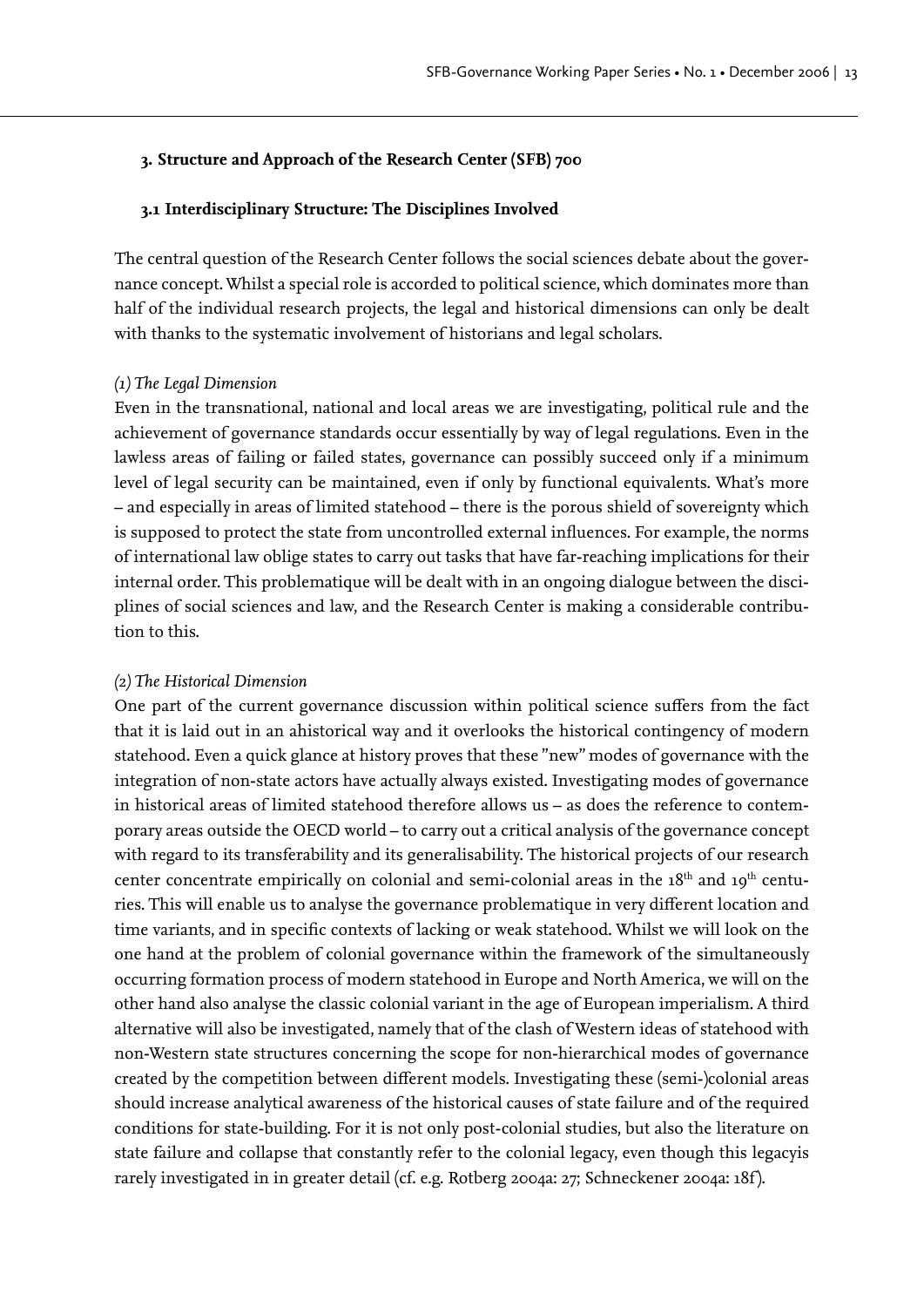

# **3.2 Project Areas and Branch Projects of the Research Center (SFB) 700**

The project areas of the Research Center are grouped according to four themes: theory building, political authority and rule making, security, as well as welfare and environment. These four project areas encompass a total of 16 individual research projects.



#### **Illustration 3: The Four Project Areas of the Research Center (SFB) 700**

# *A – Theory Building*

The political and legal research projects of this project area concentrate on the theoretical, conceptional and methodical questions involved in the Research Center They are concerned with conceptional reflections about the governance term and about areas of limited statehood (Research Project A1); with clarifying what extent of power and what extent of soft steering are required (Research Project A2); with the rule of law as a governance resource (A3); and with the international and normative standards of legitimate and good governance (Research Projects A4, A5). With the backing of the empirical and analytical results of project areas B-D, these reflections contribute to the clarification of concepts and to theory building. Vice-versa, the theoretical reflections of project area A will feed back into the more empirically, analytically structured branch projects. This feedback loop links the project areas A-D in a continuous dialogue.

# *B – Political Authority and Rule Making*

Political and legal institutions regulate political authority and guarantee the making, control and legitimisation of political decisions. The research projects of this project area analyse both the institutional preconditions of "new" modes of governance and their consequences for authority and law in areas of limited statehood. They also look at how and under which conditions external actors can promote "good governance" as a normatively demanding mode of governance in areas of limited statehood (Research Project B1). Finally, the historical research projects analyse existing and developing power relations and the exercise of authority in colonial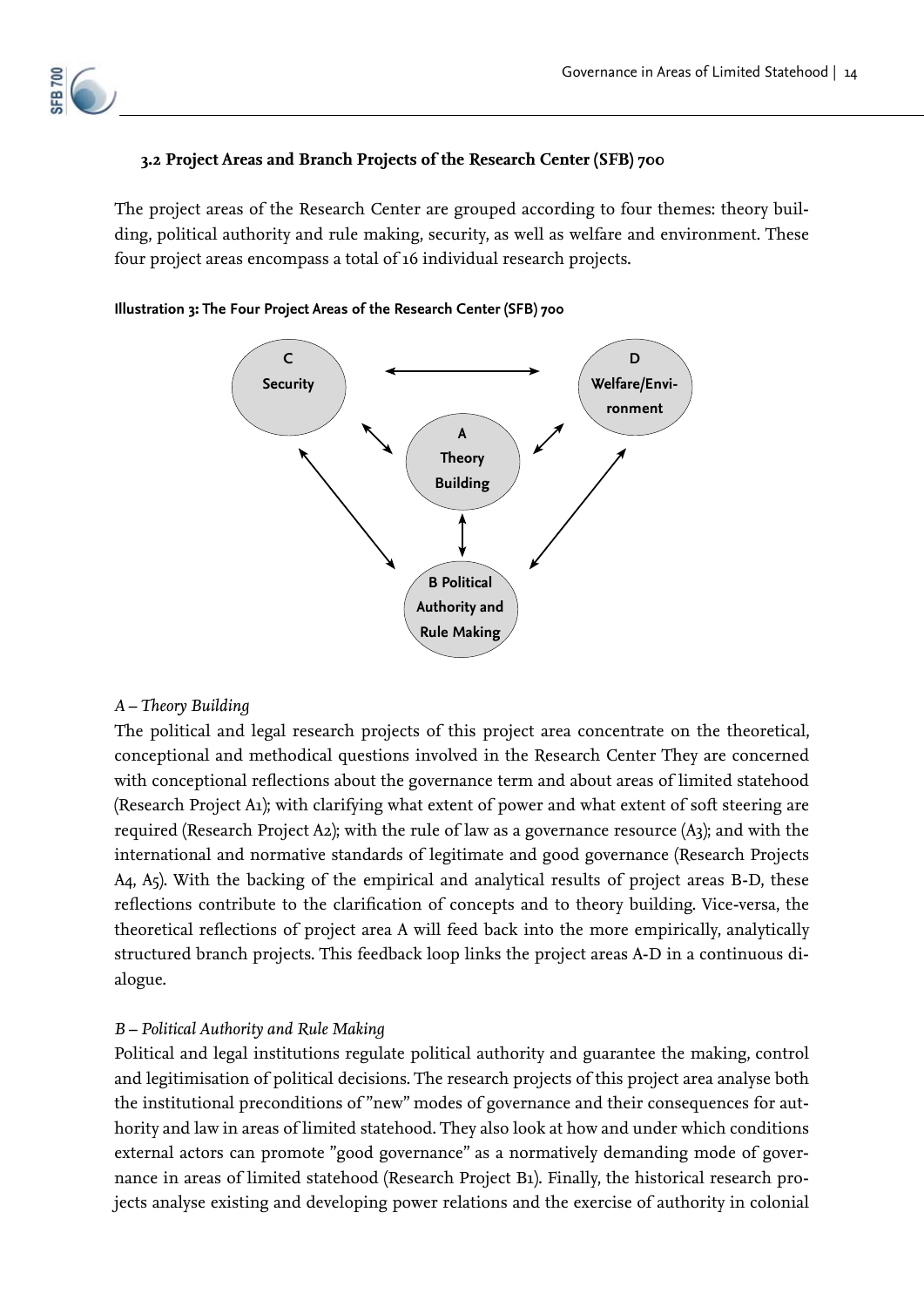areas of limited statehood under the conditions of "soft" modes of steering and cooperation between state and non-state actors (Research Projects B2, B3).

#### *C – Security*

One of the elementary tasks of politics is to ensure the internal and external security of the citizens. In this context, the modern nation-state has at its disposal a (legitimate) monopoly on the use of force both internally and externally, which in the final judgement also comprises the ability to enforce the law. The projects of this project area analyse the problems that arise when this state monopoly on the use of force is no longer or only marginally intact. They look at external stabilisation measures for the (re-)establishment of the monopoly on the use of force in failing or failed states; and they ask how effective these measures have been and what was necessary for their success (Research Project C1). Special attention is paid to the effects of privatising or commercialising security in areas of failing or failed statehood that are open to violence (Research Project C2). The projects also investigate modes of cooperation between state and non-state actors that have formed to guarantee public safety and legal security in local areas of transition countries (Argentina and Mexico) in which the state monopoly on the use of force is not or only deficiently exercised (Research Project C3).

#### *D – Welfare and Environment*

Finally, governance serves to provide material public goods, such as economic stability, basic social insurance, health, a clean environment, education etc. (cf. Cornes/Sandler 1996; Hardin 1982; Héritier 2002; Ostrom 1990). The projects of this project area systematically investigate the governance services provided by transnational and local policy partnerships between public and private actors in the areas of welfare and the environment. Firstly, they try to find out about the conditions under which such partnerships contribute to the provision of material public goods in developing and transition countries, and which problems arise in the process (Research Project D1). Secondly, they analyse the conditions under which companies – in particular those that have voluntarily committed themselves to upholding social and environmental standards – can contribute to increasing regulatory capacity in developing and transition countries (Research Projects D2, D3). A specific governance problem is also dealt with - the interaction between governments in developing and transition countries on the one hand, and external private creditors on the other, in the provision of macro-economic stability in the context of debt crises (Research Project D4). An investigation into modes of public-private cooperation in the provision of material public goods in local areas of semi-colonial China in the 19<sup>th</sup> century (Research Project D5) serves to place the project area in a historical context and will allow for the inclusion of historical alternatives of public-private cooperation.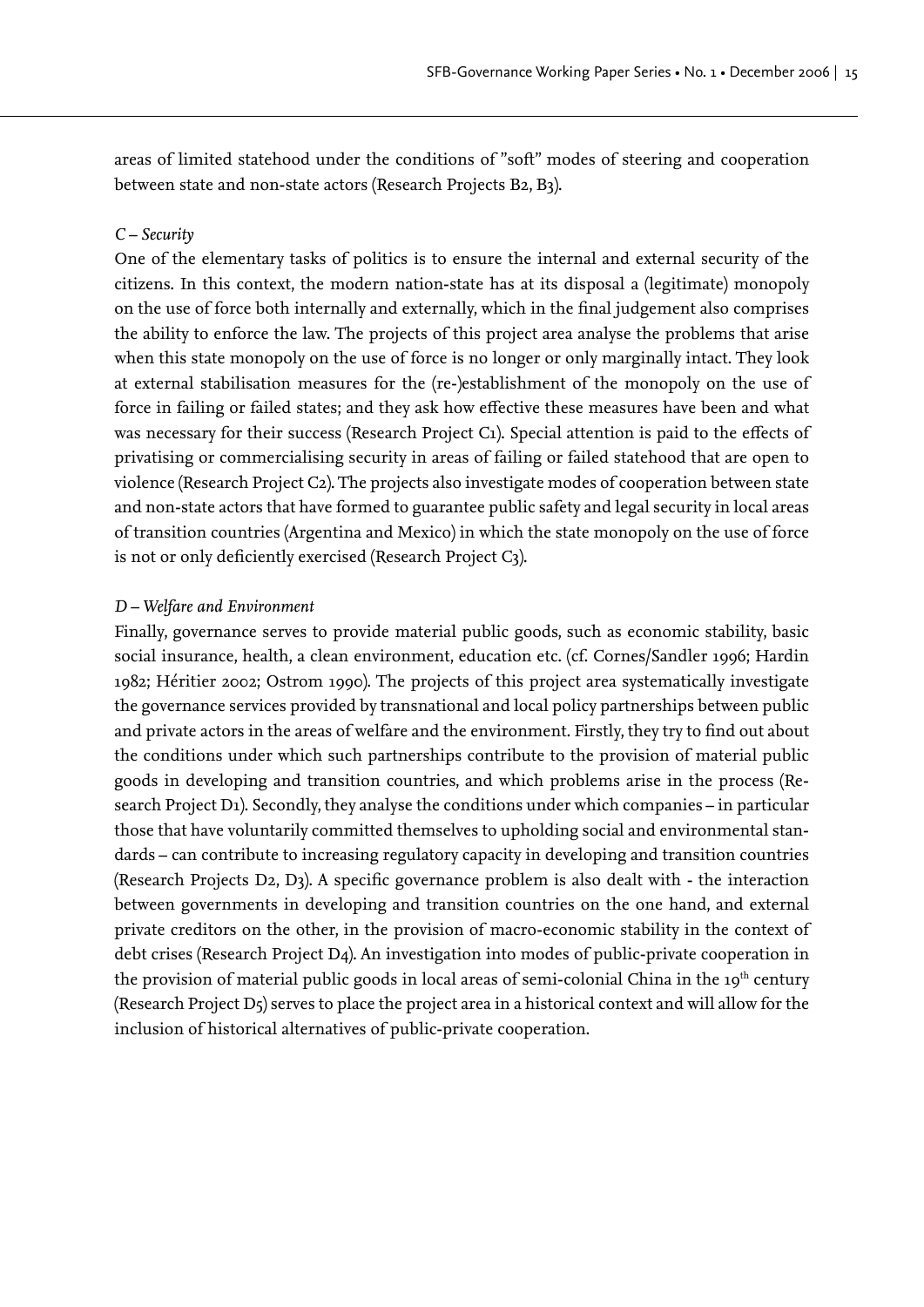#### **Illustration 4: Overview of Project Areas and Individual Research Projects**

| A              | <b>Theory Building</b>                                                                                     |                                                                     |
|----------------|------------------------------------------------------------------------------------------------------------|---------------------------------------------------------------------|
| Аı             | Governance in Areas of Limited Statehood: Theoretical Contributions                                        | Political Science, Interna-<br>tional Relations, History            |
| A 2            | Soft Control: Power and Governance in Areas of Limited Statehood                                           | Political Science,<br>Political Theory                              |
| $A_3$          | Rule of Law and Governance in Areas of Limited Statehood                                                   | Law, Public Law                                                     |
| $A_4$          | Standards of Public International Law for Governance in Weak and Failing<br><b>States</b>                  | Law, Public<br>International Law                                    |
| A <sub>5</sub> | Normative Standards of Good Governance for Failing States                                                  | Political Science,<br>Political Theory                              |
| B              | <b>Political Authority and Rule-Making</b>                                                                 |                                                                     |
|                | Good Governance without the Shadow of Hierarchy? The EU Neighbour-                                         | Political Science,                                                  |
| B <sub>2</sub> | hood Policy and Anti-Corruption Measures in the Southern Caucasus                                          | European Integration                                                |
| $B_3$          | Governance and Microtechniques of Power in Colonial North America,<br>1680-1760                            | History, North<br>American History                                  |
| $B_4$          | Knowledge and Rule: Scientific Colonialism in Germany's and Japan's Colo-<br>nies, 1884-1937               | History, Modern History                                             |
| $\mathsf{C}$   | <b>Security</b>                                                                                            |                                                                     |
| C <sub>1</sub> | Transnational Cooperation and the Provision of Security in the Context of<br>Limited Statehood             | Political Science, In-<br>ternational Relations                     |
| C <sub>2</sub> | Privatization and Commercialization of Security in Areas of Limited State-<br>hood                         | Political Science, In-<br>ternational Relations                     |
| C <sub>3</sub> | Public Security as Governance? Policing in Transitional and Developing<br>countries                        | Political Science, Latin<br>American Studies                        |
| D              | <b>Welfare and Environment</b>                                                                             |                                                                     |
| D 1            | Transnational Public Private Partnerships for Environment, Health, and So-<br>cial Rights                  | Political Science, In-<br>ternational Relations                     |
| D <sub>2</sub> | Fostering Regulation? Corporate Social Responsibility in Countries<br>With Weak Regulatory Capacity        | Political Science, In-<br>ternational Relations,<br>Policy Analysis |
| $D_3$          | Emerging Modes of Governance and Climate Protection:<br>Green Companies in Newly Industrializing Countries | Political Science, In-<br>ternational Relations                     |
| $D_4$          | Providing Macro-Economic Stability: The Politics of Private<br>Sector Involvement in Sovereign Debt Crises | Political Science,<br>Economics                                     |
| D <sub>5</sub> | Cooperation Networks and Local Forms of Governance in Semi-Colonial<br>China (1860-1911)                   | History, Chinese Studies                                            |

# **3.3 The Long-Term Perspective for Research Center (SFB) 700**

Research Centers are long-term collaborative endeavours funded by the German Research Foundation (DFG) for up to twelve years – with three funding periods of four years each based on external evaluations. The long-term research program of Research Center equals these three funding periods.

# *Phase 1, 2006-2009*

The first phase is about sounding out the dimensions of cooperation between state and nonstate actors in providing governance in areas of limited statehood, with regard to the emergence, the modes of functioning, as well as the effects in the three areas of political authority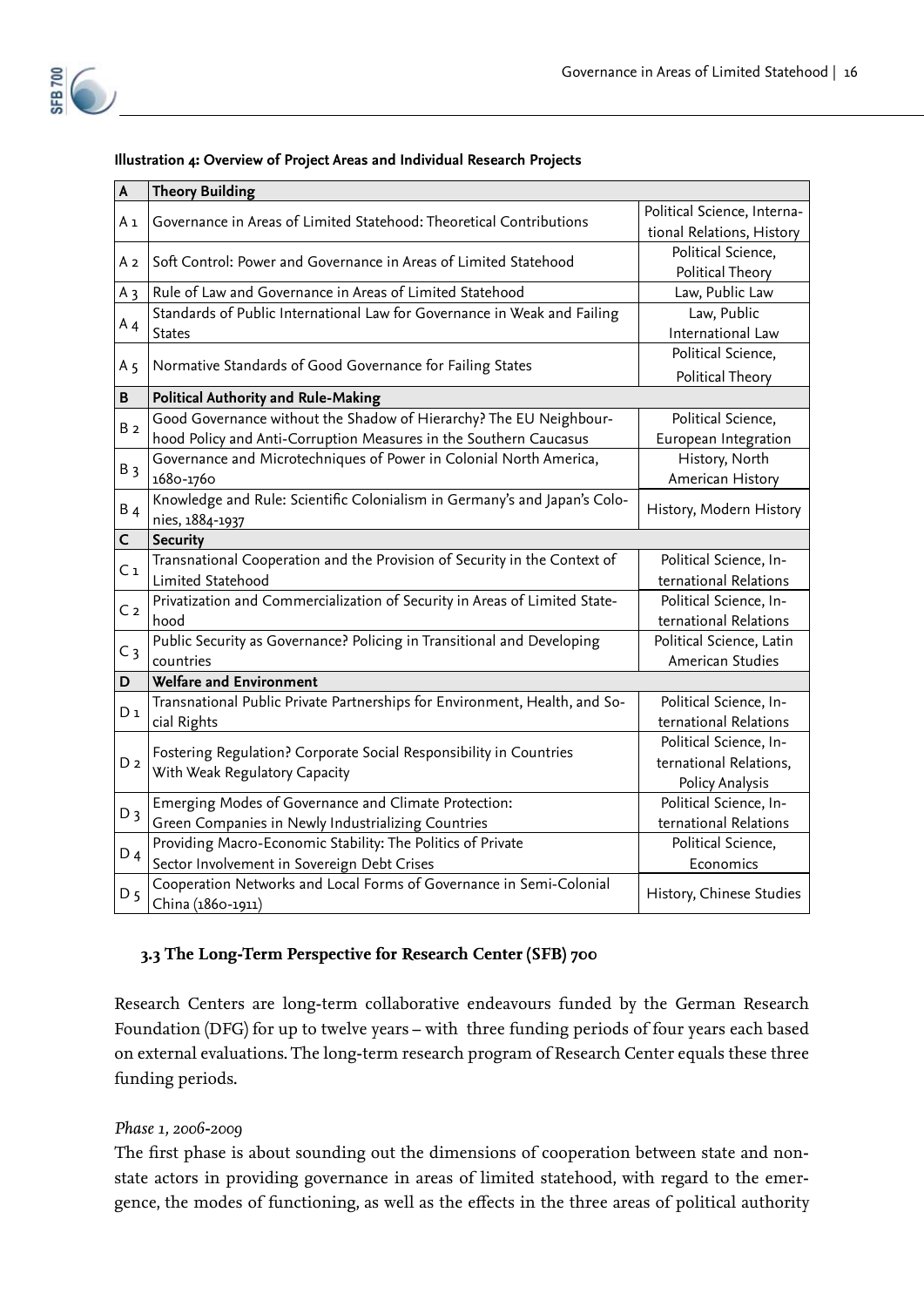and rule making, security, as well as welfare and environment. In this first stage of investigation, most projects will adopt inductive and hypothesis-generating approaches. In this phase we will examine the plausibility of working hypotheses from different bodies of theory. The systematic comparison of the cases investigated will be prepared heuristically. The aim of this first phase is to develop a comparative matrix of the different modes of governance.

#### *Phase 2, 2010-2013*

In the second stage of investigation, the interdisciplinary design of the Research Center will assume center-stage. The individual research projects will continue the comparative analysis of the effects of modes of governance with regard to problem-solving capacity and participatory quality in the various areas of limited statehood. Under which conditions can "soft modes of steering" and (transnational) cooperation between state and non-state actors contribute to improving effectiveness and the participatory quality or legitimacy of governance in areas of limited statehood, and which problems arise in the process? In this phase, particular attention will be paid to local governance discourses in the areas of limited statehood investigated and to historic path dependencies. In addition, we will concentrate on empirically guided theory building and the comparative formation of ideal types and patterns of governance. The social sciences projects in particular will work in this phase on building theories by condensing the results gained in the first phase to hypotheses and testing them across all areas of research and all areas of limited statehood investigated. On the basis of these hypothesis tests and the comparative formation of ideal types, the comparative matrix of different modes of governance and their standards will be developed further.

#### *Phase 3, 2014-2017*

It is the long-term aim of the Research Center to use the diachronic comparison of contemporary areas of limited statehood with (semi-)colonial areas, the evaluation of different modes of governance, and the theory-based analysis of the areas investigated to identify the structural consequences that the different modes of governance and their standards will have for the global community. In this last phase of the research program, greater emphasis will be given to the criteria developed in phase 2 for the evaluation of modes of governance, above all with regard to cultural conditions. On the whole, this phase will be about assessing whether we are dealing with a transitional phenomenon which will be overtaken by the logic of modern OECD statehood (as various modernisation theories expect), or whether we, on the contrary, are experiencing the end of an international system which is based on sovereign nation-states and which is being increasingly replaced by multi-level governance systems whereby each level has specific tasks to fulfil (the "post-Westphalian" alternative). A third option would be that we have to deal with different modes of organising politics - from classic nation-states through complex multi-level governance systems to permanently failed states or even world regions. Where the global political journey is taking us and which problems may arise for effective and legitimate governance – these questions will form the core of our investigations in the third phase of the Research Center.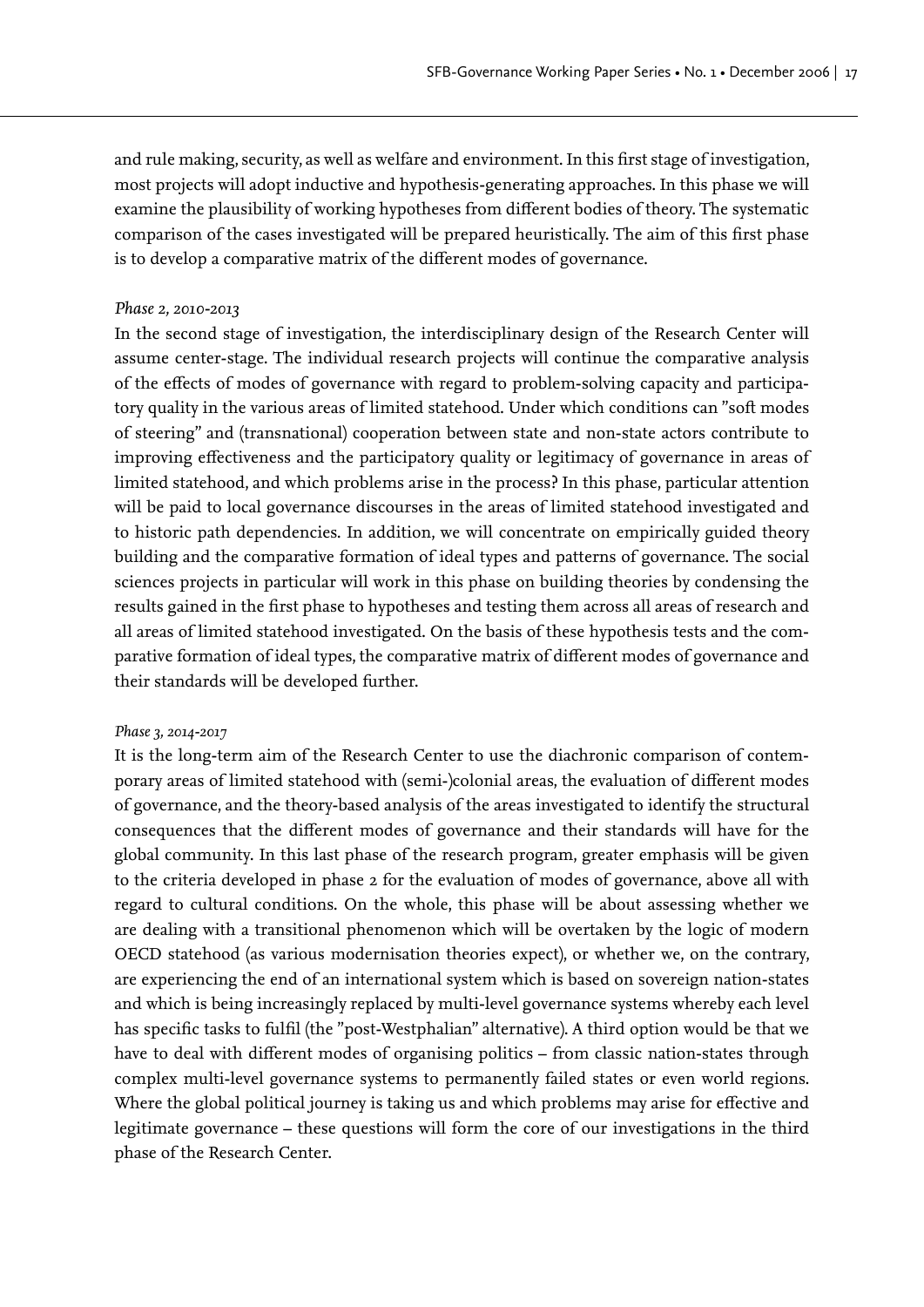# **Bibliography**

- *Altvater, Elmar/Mahnkopf, Birgit* 2002: Globalisierung der Unsicherheit. Arbeit im Schatten, schmutziges Geld und informelle Politik, Münster.
- *Bendel, Petra/Croissant, Aurel/Rüb, Friedbert W.* (Ed.) 2002: Hybride Regime. Zur Konzeption und Empirie demokratischer Grauzonen, Opladen.
- Bendel, Petra/Croissant, Aurel/Rüb, Friedbert W. (Ed.) 2003: Demokratie und Staatlichkeit. Systemwechsel zwischen Staatsreform und Staatskollaps, Opladen.
- Benz, Arthur 1992: Mehrebenen-Verflechtung. Verhandlungsprozesse in verbundenen Entscheidungsarenen, in: Benz, Arthur/Scharpf, Fritz W./Zintl, Reinhard (Ed.): Horizontale Politikverflechtung. Zur Theorie von Verhandlungssystemen, Frankfurt/Main, 147-197.

*Benz, Arthur* 2001: Der moderne Staat. Grundlagen der politologischen Analyse, München.

- *Benz, Arthur* (Ed.) 2004a: Governance. Regieren in komplexen Regelsystemen, Opladen.
- *Benz, Arthur* 2004b: Einleitung: Governance. Modebegriff oder nützliches sozialwissenschaftliches Konzept?, in: Benz, Arthur (Ed.): Governance. Regieren in komplexen Regelsystemen, Opladen, 11-28.
- *Betz, Joachim* 2003: (Deutsche) Beiträge zur Entwicklungstheorie seit dem Ende des Ost-West-Konflikts, in: Hellmann, Gunther/Wolf, Klaus Dieter/Zürn, Michael (Ed.): Die neuen Internationalen Beziehungen. Forschungsstand und Perspektiven in Deutschland, Baden-Baden, 275-311.
- *Biersteker, Thomas J.* 2002: Forms of State, States of Sovereignty. The Changing Meanings of State, Sovereignty and Territory in the Theory and Practice of International Relations, in: Carlsnaes, Walter/Simmons, Beth/Risse, Thomas (Ed.): Handbook of International Relations, London, 157-176.
- *Boldt, Hans/Conze, Werner/Haverkate, Görg/Klippel, Diethelm/Koselleck Reinhart* 1990: Staat und Souveränität, in: Brunner, Otto/Conze, Werner/Koselleck, Reinhart (Ed.): Geschichtliche Grundbegriffe (Band 6), Stuttgart, 1-154.
- Börzel, Tanja A./Risse Thomas 2005: Public-Private Partnerships. Effective and Legitimate Tools of International Governance? in: Grande, Edgar/Pauly, Louis W. (Ed.): Reconstituting Political Authority. Complex Sovereignty and the Foundations of Global Governance, Toronto.
- *Braig, Marianne* 2000: Staat und Markt im Entwicklungsprozess, Hamburg.
- *Brand, Ulrich/Brunnengräber, Achim/Schrader,Lutz/Stock, Christian/Wahl, Peter* 2000: Global Governance. Alternativen zur neoliberalen Globalisierung? Münster.
- *Brand, Ulrich* 2001: Ordnung und Gestaltung. Global Governance als hegemonialer Diskurs postfordistischer Politik, in: Berndt, Michael/Sack, Detlef (Ed.): Glocal Governance? Voraussetzungen und Formen demokratischer Beteiligung im Zeichen der Globalisierung, Wiesbaden, 93-110.
- Burchell, Graham/Gordon, Colin/Miller, Peter (Ed.) 1991: The Foucault Effect. Studies in Governmentality (With two Lectures by and an Interview with Michel Foucault), Chicago, IL.
- *Carment, David* 2003: Assessing State Failure. Implications for Theory and Policy, in: Third World Quarterly 24: 3, 407-427.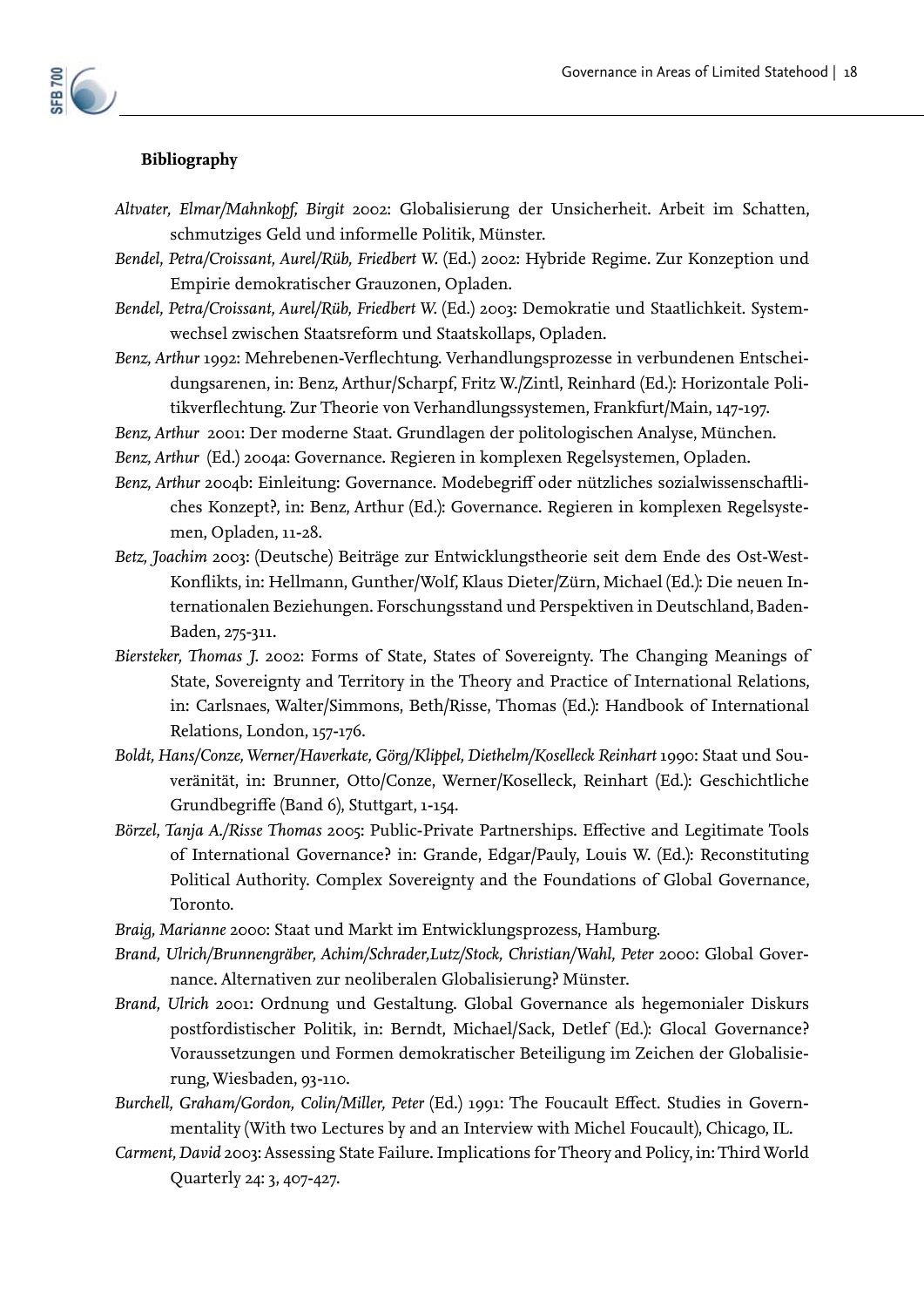- *Commission on Global Governance* 1995: Our Global Neighbourhood. The Report of the Commission on Global Governance, Oxford.
- *Cooper, Frederick/Stoler, Ann L.* (Ed.) 1997: Tensions of Empire. Colonial Cultures in a Bourgeois World, Berkeley, CA.
- *Copland, Ian* 1982: The British Raj and the Indian Princes. Paramountcy in Western India, 1857- 1930, Bombay.
- *Copland, Ian* 2005: State, Community and Neighbourhood in Princely North India, 1900-1950, New York, NY.
- *Cornes, Richard/Sandler, Todd* 1996: The Theory of Externalitities, Public Goods, and Club Goods, Cambridge.
- *Cutler, Claire A.* 2003: Private Power and Global Authority. Transnational Merchant Law and the Global Political Economy, Cambridge.
- *Cutler, Claire A./Haufler, Virginia/Porter, Tony (Ed.) 1999: Private Authority and International Af*fairs, Albany, NY.
- *Czempiel, Ernst-Otto/Rosenau, James* 1992 (Ed.): Governance Without Government. Order and Change in World Politics, Cambridge.
- *Deutsches Übersee-Institut* (Ed.) 2004: Was ist Governance? (Presented at the Conference of Deutsche Übersee-Institut and the Center for Globalization and Governance of the University of Hamburg, 05. Juli 2004), Hamburg.
- *Evans, Peter B./Skocpol, Theda/Rueschemeyer, Dietrich* (Ed.) 1985: Bringing the State Back In, Cambridge, MA.
- *Finzsch, Norbert* 2002: Gouvernementalität, der Moynihan-Report und die Welfare Queen im Cadillac, in: Martschukat, Jürgen (Ed.): Geschichte schreiben mit Foucault, Frankfurt/ Main, 252-277.
- *Fisher, Michael Herbert* 1991: Indirect Rule in India. Residents and the Residency System, 1764- 1858, Delhi, New York, NY.
- *Foucault, Michel* 2004: Geschichte der Gouvernementalität I. Sicherheit, Territorium, Bevölkerung, Frankfurt/Main.
- *Frevert, Ute/Haupt, Heinz-Gerhard* (Ed.) 2005: Neue Politikgeschichte. Perspektiven einer historischen Politikforschung (Historische Politikforschung 1), Frankfurt/Main.
- *Gerstenberger, Heide* 1990: Die subjektlose Gewalt. Theorie der Entstehung bürgerlicher Staatsgewalt, Münster.
- *Grande, Edgar/Risse Thomas* 2000: Bridging the Gap. Konzeptionelle Anforderungen an die politikwissenschaftliche Analyse von Globalisierungsprozessen, in: Zeitschrift für Internationale Beziehungen 7: 2, 235-266.
- *Habermas, Jürgen* 1981: Theorie des kommunikativen Handelns (Band 2), Frankfurt/Main.
- *Hall, Rodney Bruce/Biersteker, Thomas J.* (Ed.) 2002: The Emergence of Private Authority in Global Governance, Cambridge, MA.
- *Hakimian, Hassan/Moshaver, Ziba* (Ed.) 2001. The State and Global Change. The Political Economy of Transition in the Middle East and North Africa, Richmond, VA.
- *Hannah, Matthew G.* 2000: Governmentality and the Mastery of Territory in Nineteenth-Century America, Cambridge.
- *Hardin, Russell* 1982: Collective Action, Baltimore, MD.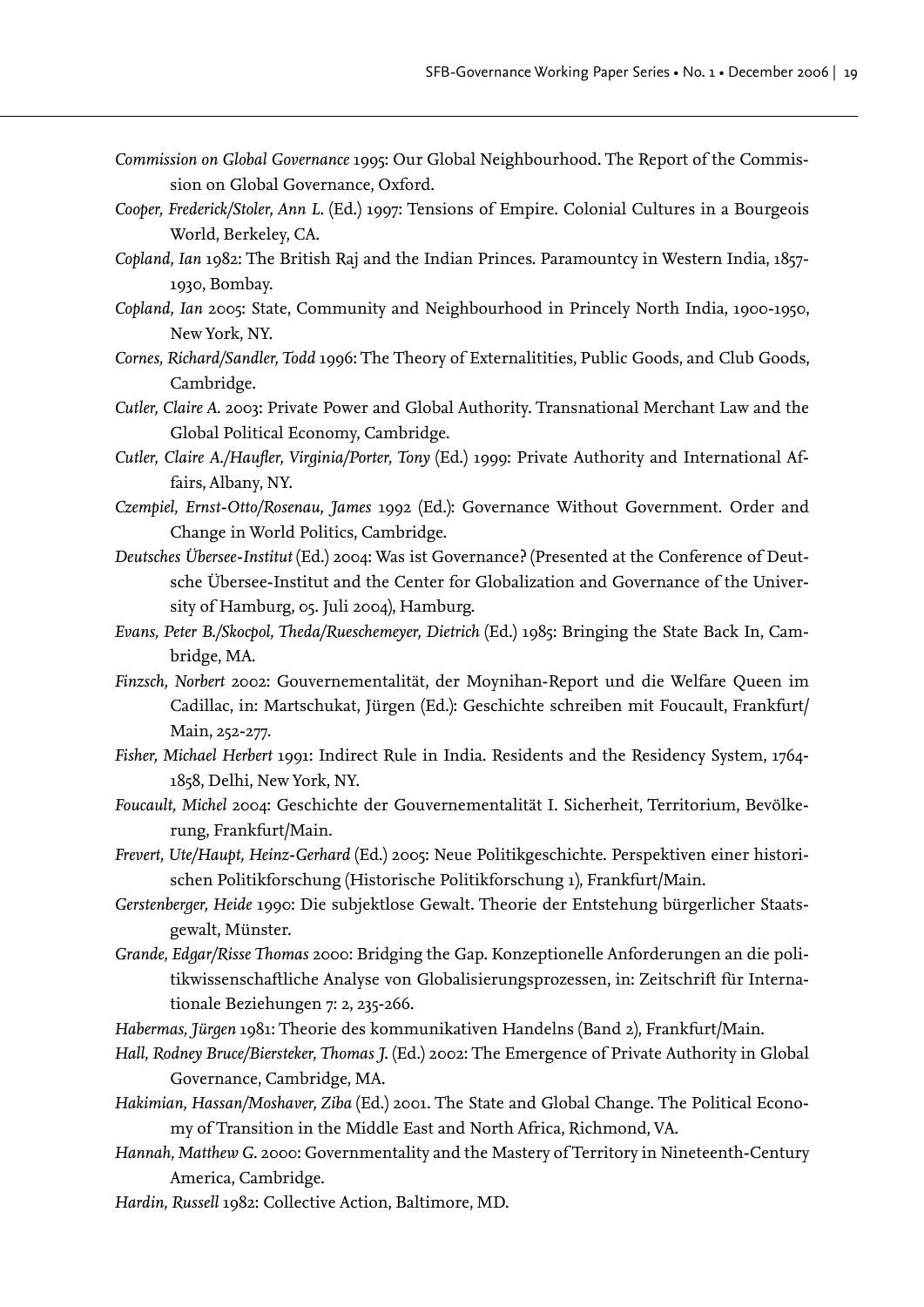

- *Héritier, Adrienne* (Ed.) 2002: Common Goods. Reinventing European and International Governance, Lanham, MD.
- *Kalpagam, U.* 2000: Colonial governmentality and the 'economy', in: Economy and Society 29: 3, 418-438.
- *Kalpagam, U.* 2001: Colonial Governmentality and Public Sphere in India, in: Journal of Historical Sociology 15: 1, 35-58.
- *Killick, Tony* 1989: A Reaction too far. Economic Theory and the Role of the State in Developing Countries, London.
- *Koehler, Jan/Zürcher, Christoph* 2003: Introduction. Potentials of disorder in the Caucasus and Yugoslavia, in: Koehler, Jan/Zürcher, Christoph (Ed.): Potentials of Disorder, Manchester, 1-22.
- Kohler-Koch, Beate 1998a: Einleitung: Effizienz und Demokratie. Probleme des Regierens in entgrenzten Räumen, in: Kohler-Koch, Beate (Ed.): Regieren in entgrenzten Räumen, Opladen, 11-25.
- *Kooiman, Jan* 1993: Modern Governance. New Government-Society Interactions, London.
- *Krasner, Stephen D.* 1993: Sovereignty, Regimes, and Human Rights, in: Rittberger, Volker (Ed.): Regime Theory and International Relations, Oxford, 139-167.
- *Krasner, Stephen D.* 2002: Troubled Societies, Outlaw States, and Gradations of Sovereignty (Manuskript, July 20), Stanford, CA.
- *Leibfried, Stefan/Zürn, Michael* (Ed.) 2006: Transformationen des Staates?, Frankfurt/Main.
- *Lemke, Thomas* 1997: Eine Kritik der politischen Vernunft. Foucaults Analyse der modernen Gouvernementalität, Berlin.
- *March, James G./Olsen, Johan P.* 1998: The Institutional Dynamics of International Political Orders, in: International Organization 52: 4, 943-969.
- *Mayntz, Renate* 1997: Soziale Dynamik und politische Steuerung. Theoretische und methodologische Überlegungen, Frankfurt/Main.
- *Mayntz, Renate* 1998: New Challenges to Governance Theory (Jean Monnet Chair Paper 50, Robert Schuman Centre at the European University Institute), Florence.
- *Mayntz, Renate* 2002: Common Goods and Governance, in: Adrienne Héritier (Ed.): Common Goods. Reinventing European and International Governance, Lanham, MD, 15-27.
- *Mayntz, Renate* 2004: Governance im modernen Staat, in: Arthur Benz (Ed.): Governance. Regieren in komplexen Regelsystemen, Wiesbaden, 65-76.
- *Mayntz, Renate/Scharpf, Fritz W.* 1995: Gesellschaftliche Selbstregulierung und politische Steuerung, Frankfurt/Main.
- *Merkel, Wolfgang* 1999: Defekte Demokratien, in: Merkel, Wolfgang/Busch, Andreas (Ed.): Demokratie in Ost und West. Für Klaus von Beyme, Frankfurt/Main, 361-381.
- *Merkel, Wolfgang/Croissant, Aurel* 2000: Formale und informale Institutionen in defekten Demokratien, in: Politische Vierteljahresschrift 41: 1, 3-30.
- *Messner, Dirk* 1996: Politik im Wandel. NGOs in der Irrelevanzfalle oder NGOisierung der (Welt- )Politik? in: Friedrich-Ebert-Stiftung (Ed.): Globale Trends und internationale Zivilgesellschaft oder: Die NGOisie-rung der (Welt-)Politik? Bonn, 11-38.
- *Messner, Dirk* (Ed.) 1998: Die Zukunft des Staates und der Politik. Möglichkeiten und Grenzen politischer Steuerung in der Weltgesellschaft, Bonn.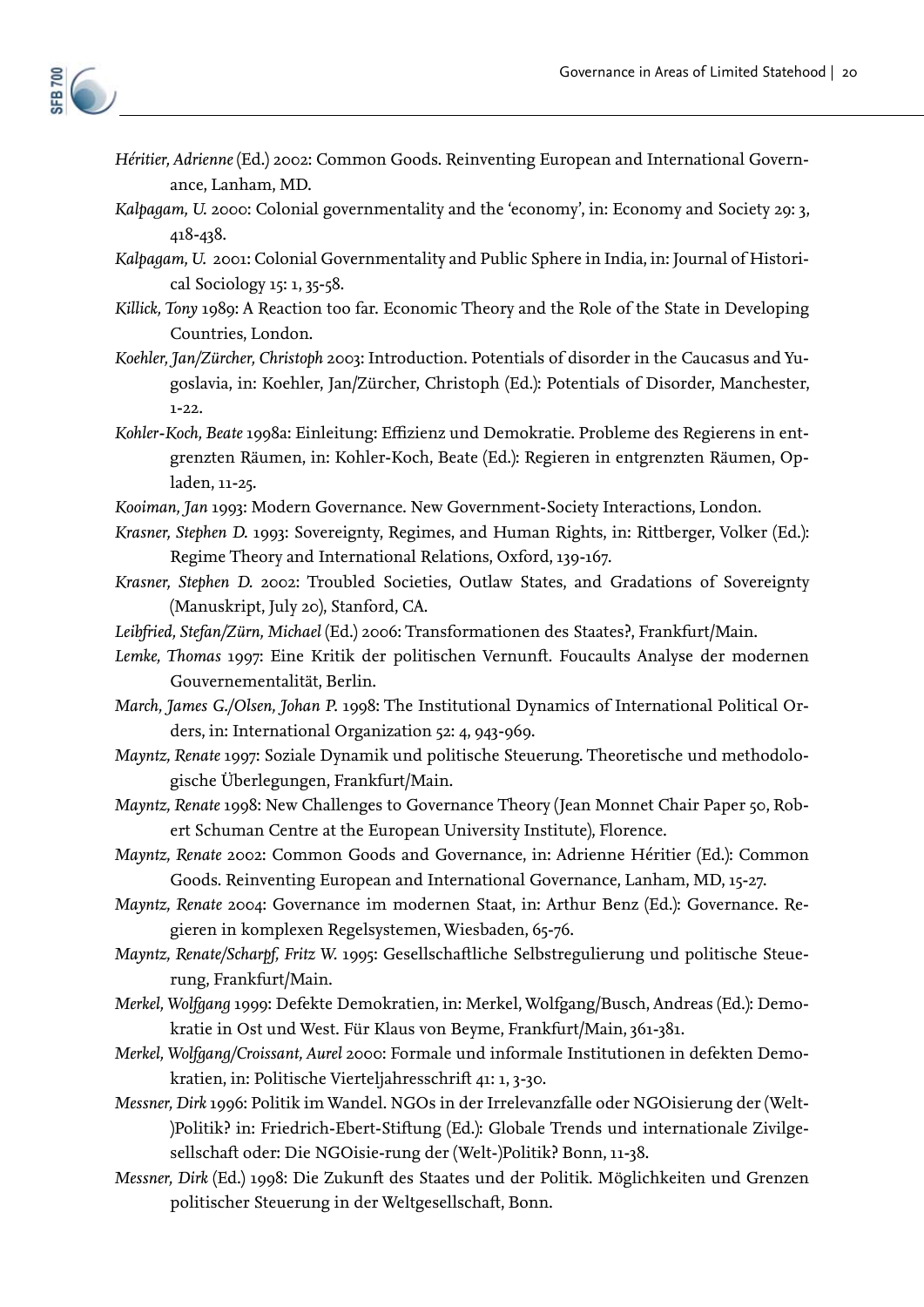- *Messner, Dirk/Nuscheler, Franz* 2000: Politik in der Global Governance-Architektur, in: Kreibich, Rolf/Simonis, Udo Ernst (Ed.): Global Change - Globaler Wandel. Ursachenkomplexe und Lösungsansätze, Berlin, 171-188.
- *Milliken, Jennifer/Krause, Keith* 2002: State Failure, State Collapse, and State Reconstruction. Concepts, Lessons, and Strategies, in: Development and Change 33: 5, 753-774.
- *Minogue, Martin/McCourt, Willy* 2001: The Internationalization of Public Management. Reinventing the Third World State, Cheltenham.
- *O'Donnell, Guillermo/Schmitter, Philippe C./Whitehead, Lawrence* (Ed.) 1986: Transitions From Authoritarian Rule. Prospects for Democracy, Baltimore.
- *Ostrom, Eleonor* 1990: Governing the Commons. The Evolution of Institutions for Collective Action, Cambridge.
- *Reinhard, Wolfgang* 2000: Geschichte der Staatsgewalt. Eine vergleichende Verfassungsgeschichte Europas von den Anfängen bis zur Gegenwart, München.
- *Reinicke, Wolfgang H.* 1998: Global Public Policy. Governing without Government? Washington, D.C.
- *Reinicke, Wolfgang H./Deng, Francis* 2000: Critical Choices. The United Nations, Networks, and the Future of Global Governance, Ottawa.
- *Reno, William* 2000a: Clandestine Economies, Violence and States in Africa, in: Journal of International Affairs 53: 2, 433-459.
- *Reno, William* 2000b: Shadow States and the Political Economy of Civil Wars, in: Berdal, Mats/ Malone, David M. (Ed.): Greed and Grievance. Economic Agendas in Civil Wars, Boulder, CO, 43-69.
- *Rhodes, R.A.W.* 1996: Governing without Governance. Order and Change in British Politics (Presented at the Inaugural Lecture, Newcastle upon Tyne, University of Newcastle, 18 April 1996).
- *Risse, Thomas* 2000: 'Let's Argue!' Communicative Action in International Relations, in: International Organization 54: 1, 1-39.
- *Risse, Thomas* 2002: Transnational Actors and World Politics, in: Carlsnaes, Walter/Risse, Thomas/Simmons, Beth (Ed.): Handbook of International Relations, London, 255-274.
- *Rosenau, Pauline Vaillancourt* (Ed.) 2000: Public-Private Policy Partnerships, Cambridge, MA.
- *Rotberg, Robert I.* 2003a: Failed States, Collapsed States, Weak States. Causes and Indicators, in: Rotberg, Robert I. (Ed.): State Failure and State Weakness in a Time of Terror, Washington, D.C., 1-25.
- *Rotberg, Robert I.* (Ed.) 2003b: State Failure and State Weakness in a Time of Terror, Cambridge, MA., Washington, D.C.
- *Rotberg, Robert I.* 2004a: The Failure and Collapse of Nation-States: Breakdown, Prevention, and Repair, in: Rotberg, Robert I. (Ed.): When States Fail. Causes and Consequences, Princeton, NJ, 1-49.
- *Rotberg, Robert I.* (Ed.) 2004b: When States Fail. Causes and Consequences, Princeton, NJ.
- *Russell-Wood, Anthony J. R.* 1999: Local Government in European Overseas Empires, 1450-1800, Brookfield, VT.
- *Russell-Wood, Anthony J. R.* 2000: Government and Governance of European Empires, 1415-1800, Brookfield, VT.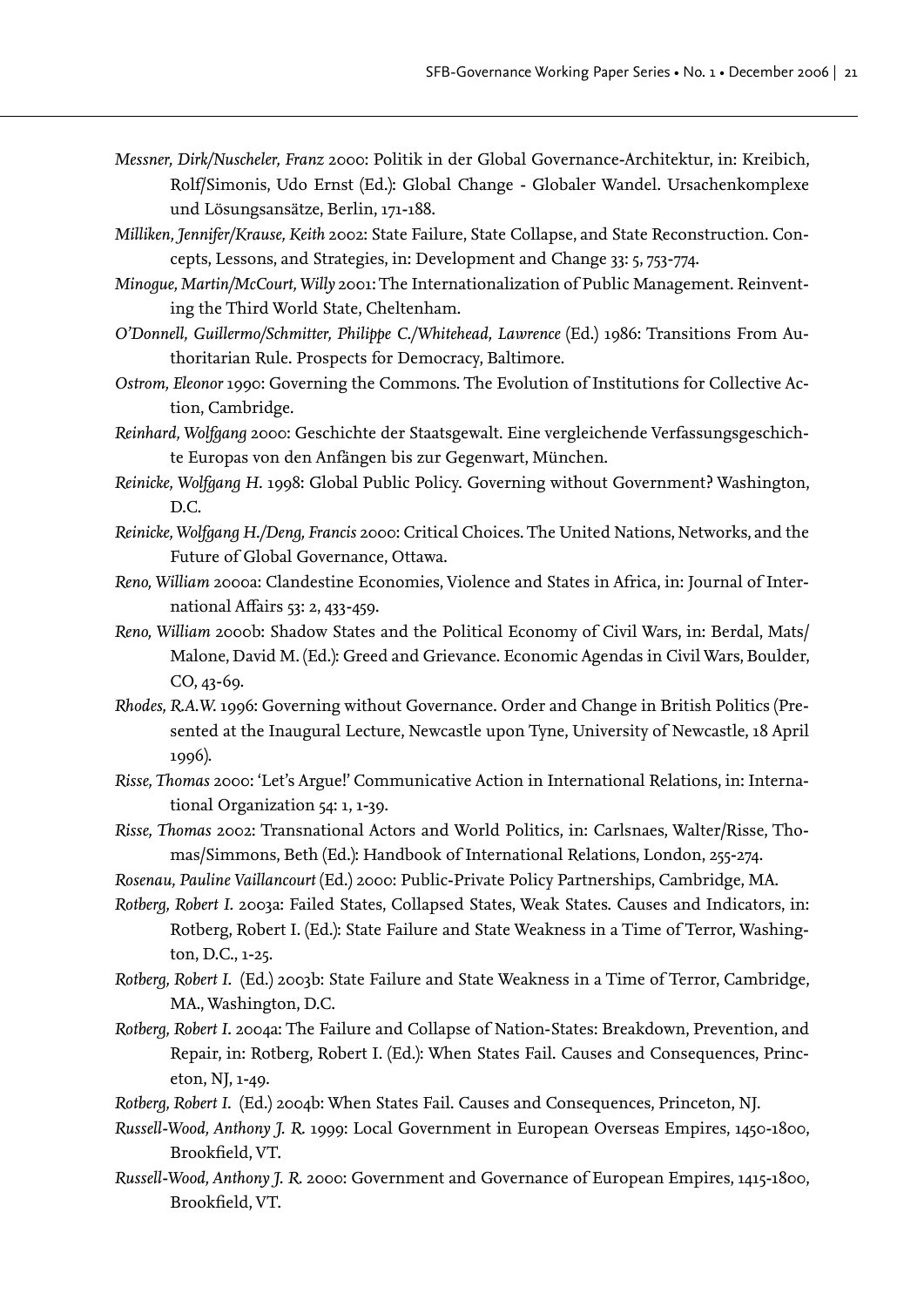

- *Saretzki, Thomas* 1996: Wie unterscheiden sich Argumentieren und Verhandeln? in: von Prittwitz, Volker (Ed.): Verhandeln und Argumentieren. Dialog, Interessen und Macht in der Umweltpolitik, Opladen, 19-39.
- *Scharpf, Fritz W.* 1993: Positive und negative Koordination in Verhandlungssystemen, in: Héritier, Adrienne (Ed.): Policy-Analyse. Kritik und Neuorientierung, Opladen, 57-83.
- *Schneckener, Ulrich* 2004a: States at Risk. Zur Analyse fragiler Staatlichkeit, in: Schneckener, Ulrich (Ed.): States at Risk. Fragile Staaten als Sicherheits- und Entwicklungsproblem, Berlin, 5-27.
- *Schneckener, Ulrich* (Ed.) 2004b: States at Risk. Fragile Staaten als Sicherheits- und Entwicklungsproblem, Berlin.
- *Schubert, Gunter/Tetzlaff , Rainer* (Ed.) 1998: Blockierte Demokratien in der Dritten Welt, Opladen.
- *Scott, David* 1995: Colonial Governmentality, in: Social Text 43, 191-220.
- Skalweit, Stephan 1975: Der "moderne Staat". Ein historischer Begriff und seine Problematik, Opladen.
- *Tetzlaff , Rainer/Engel, Ulf/Mehler, Andreas* (Ed.) 1995: Afrika zwischen Dekolonisation, Staatsversagen und Demokratisierung. Ein Reader, Hamburg.
- *Voigt, Rüdiger* (Ed.) 1995: Der kooperative Staat, Baden-Baden.
- *Zoubir, Yahia H.* 1999. North Africa in Transition: State, Society, and Economic Transformation in the 1990s, Gainesville, FL.
- *Zürcher, Christoph* 2003: Gemietet, unterwandert, gezüchtet, verlagert. Zur Funktionsweise von Staatlichkeit im 21. Jahrhundert (Presentation at FU Berlin, Juli 2003), Berlin.
- *Zürn, Michael* 1998: Regieren jenseits des Nationalstaates. Globalisierung und Denationalisierung als Chance, Frankfurt/Main.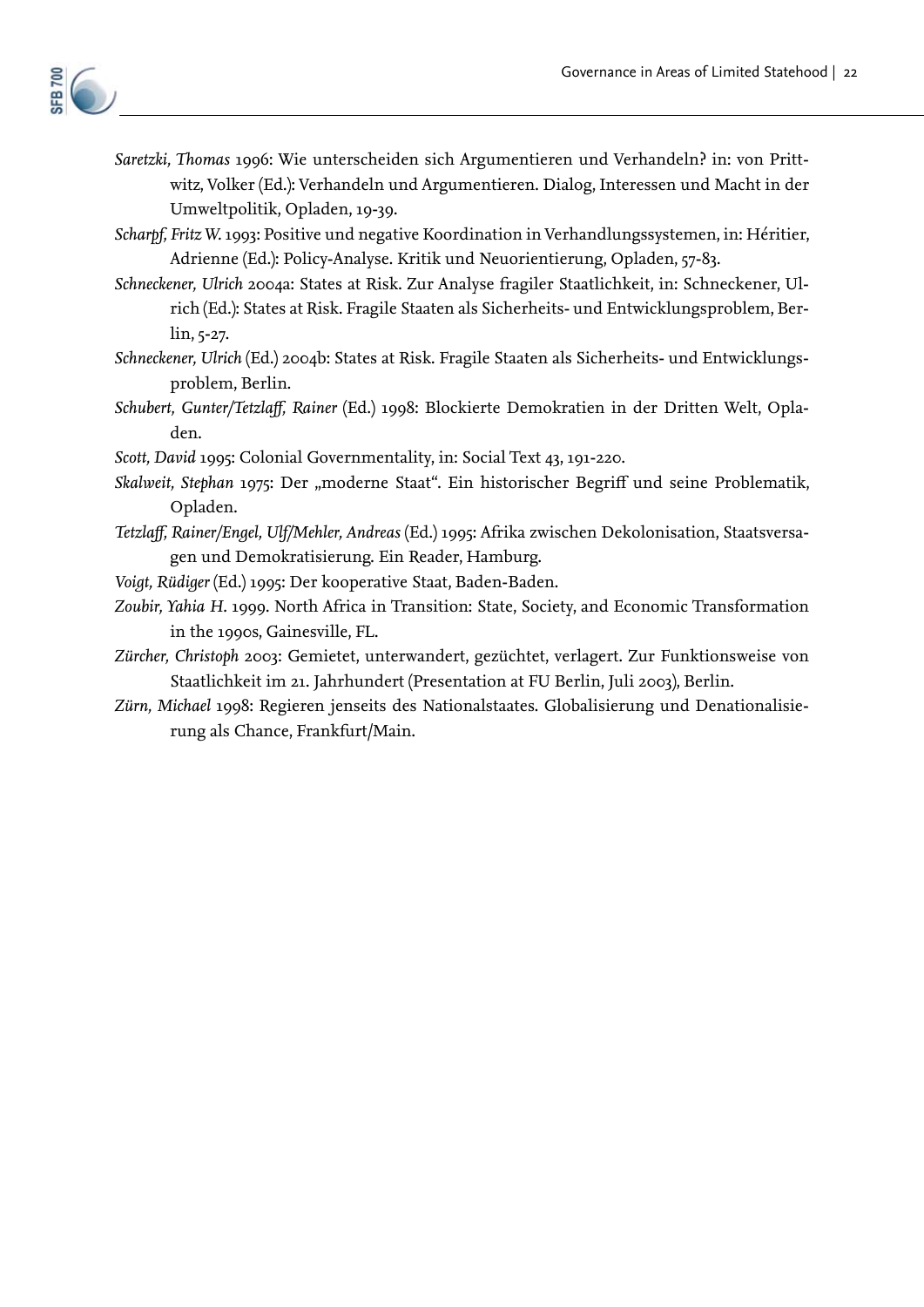#### **Die AutorInnen**



Thomas Risse is professor of international politics and director of the Center for Transnational Relations and Foreign and Security policy at the Otto Suhr Institute for Political Science at the Freie Universität Berlin. Thomas Risse is coordinator of the Research Center (SFB) 700 "Governance in Areas of Limited Statehood".



Ursula Lehmkuhl is professor of modern history with special focus on the history of North America at the John F. Kennedy Institute for North American Studies at the Freie Universität Berlin. Ursula Lehmkuhl is deputy of the Research Center (SFB) 700 "Governance in Areas of Limited Statehood".